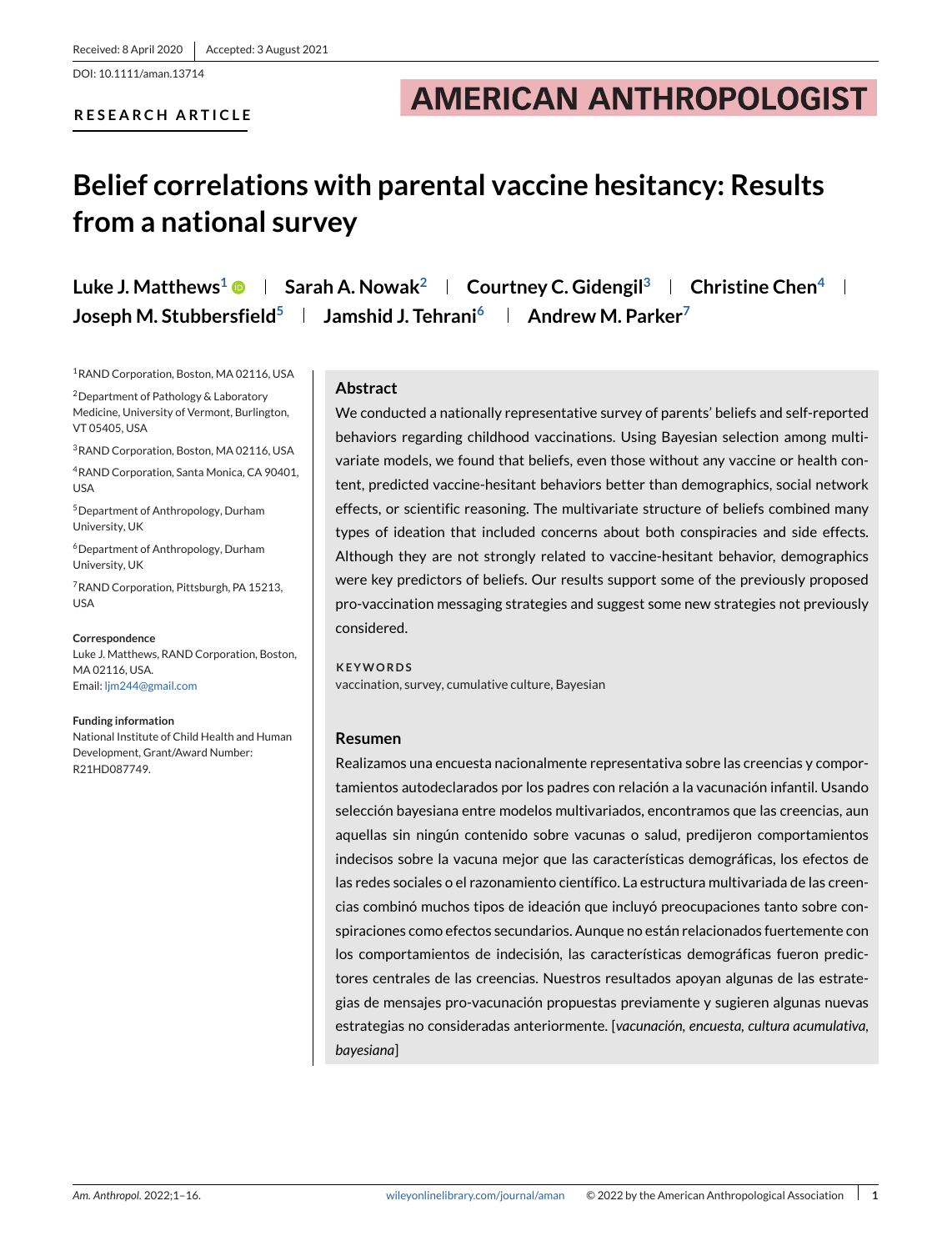## **INTRODUCTION**

Parental hesitance to vaccinate their children is a major concern for public health. Vaccine hesitancy occurs internationally (Larson et al. [2016\)](#page-14-0), including in the United States, where some communities exhibit less than the 95 percent compliance with the evidence-based schedule for vaccinations that is needed to maintain herd immunity. Herd immunity occurs when a pathogen can no longer spread consistently to the susceptible because its transmission is broken up by the intervening immune individuals (Rosentrater, Finlayson, and Peddecord [2018\)](#page-14-0). In the United States, more than 27 percent of children under thirtyfive months are not fully vaccinated (Hill et al. [2016;](#page-14-0) Olive et al. [2018\)](#page-14-0). The literature on best practices around vaccine messaging and communication is complex and varies by vaccine. While some experts call for the use of personal stories and visual images of patients and parents affected by vaccine-preventable diseases (Healy and Pickering [2011;](#page-14-0) Jarrett et al. [2015;](#page-14-0) Teoh et al. [2019\)](#page-15-0), the use of dramatic narratives and/or graphic images of vaccine-preventable diseases may have no effect (Teoh et al. [2019\)](#page-15-0) or may backfire by reinforcing already entrenched concerns about vaccine safety (Opel et al. [2019;](#page-14-0) Nyhan et al. [2014\)](#page-14-0). These findings should lead us to question the origins of vaccine hesitancy. Does it arise from understandings/misunderstandings of science, from dis/trust of the medical establishment or government, historically rooted experiences of oppression, or outright viral misinformation? It is easy, absent considering empirical data, to postulate many such seemingly plausible single-cause explanations.

From a research-process standpoint, these null and backfire findings suggest the public-health community may have moved too quickly to experimental techniques that can establish causal inference without observational research needed to induce (rather than deduce) datadriven hypotheses about how beliefs and experiences influence vaccination behaviors. Perspectives from social science might help inform vaccination policy by bringing stronger theory and/or broader empirical findings from studies that focus on observational rather than experimental research methods. Findings from these studies, however, vary dramatically by academic discipline.

Upon reviewing the social science literature on vaccine hesitancy, it becomes clear that although sociocultural anthropologists and psychologists have both investigated the phenomenon, they have arrived at radically different explanations for it. Anthropological studies have emphasized multiple dimensions of parental concerns, understandings, and confidences that encompass relative trust and distrust of medical systems, sources of information, and parents' tendencies to accept social norms. In a manner typical of anthropology, these studies have employed diverse and mostly qualitative methods tailored to each study context (Brunson [2013;](#page-13-0) Brunson and Sobo [2017;](#page-13-0) Leach and Fairhead [2007;](#page-14-0) Sobo [2015;](#page-14-0) ). In contrast, multiple observational studies from psychological research have employed standardized survey instruments to find that decisions about vaccination are determined by individuals' positions on two unidimensional and interrelated scales: rejection of scientific consensus (e.g., rejection of evolution, global warming, etc.) and conspiracy ideation (e.g., moon landing faked,

CDC hides vaccine side effects) (Healy and Pickering [2011;](#page-14-0) Jarrett et al. [2015;](#page-14-0) Jolley and Douglas [2014;](#page-14-0) Lewandowsky, Gignac, and Oberauer [2013;](#page-14-0) Nyhan et al. [2014;](#page-14-0) Oliver and Wood [2014;](#page-14-0) Teoh et al. [2019\)](#page-15-0).

This leads to a focus of our study: to bring anthropological theory to bear in a nationally representative survey study. While many anthropologists may hold such quantitative techniques to be suspect, much of US governmental policy is guided by quantitative analysis. We think anthropological theories can improve these quantitative analyses, but that without some effort at quantification, full policy impacts for anthropological praxis are unlikely (Roberts [2021\)](#page-14-0). In part, policymakers require somewhat concrete forms of analysis to justify what can be highly contentious public-health decisions. We approached this project with the idea that more quantitative forms of analysis from nationally representative survey data could yet give equal opportunity to find empirical support for anthropological theories for human behavior as they can psychological ones. In our analyses, we strove to use methods that put predictions derived from all the theories we investigated on an equal playing field that let the data determine which were most predictive of the vaccine-hesitancy outcome of interest to us.

## **Prior Research**

In a major comparative study of UK and West African populations, anthropologists Leach and Fairhead [\(2007\)](#page-14-0) characterized most approaches to vaccine policy as operating under a deficit model in which nonvaccination arose from deficits of scientific understanding, trust in doctors, or other rational thought process. They noted:

> It [the deficit approach] obscures why what they do think might make sense, as part of their everyday lives and experiences, values and conceptualizations of the issues involved. It misses the opportunity to identify the "framings"—forms of knowledge, value and social commitment—that people bring to an issue, and which shape their anxieties about it, whether positive or negative. (4)

Anthropological studies in the United States similarly have emphasized multiple dimensions of parental concerns, understandings, and confidences that encompass relative trust and distrust of medical systems, sources of information, and parents' tendencies to accept social norms. In a study of fifteen mothers and three couples in Washington state, Brunson [\(2013\)](#page-13-0) described parental vaccination decisions as arising from three general approaches to processing vaccine information. These approaches included acceptors (who follow general social norms), reliers (who accept advice from people they know), and searchers (who seek out published expert information). Brunson suggested vaccination decisions arise from these alternative modes of interrogating information, and given this, that public-health messages need to be tailored to each of these modes.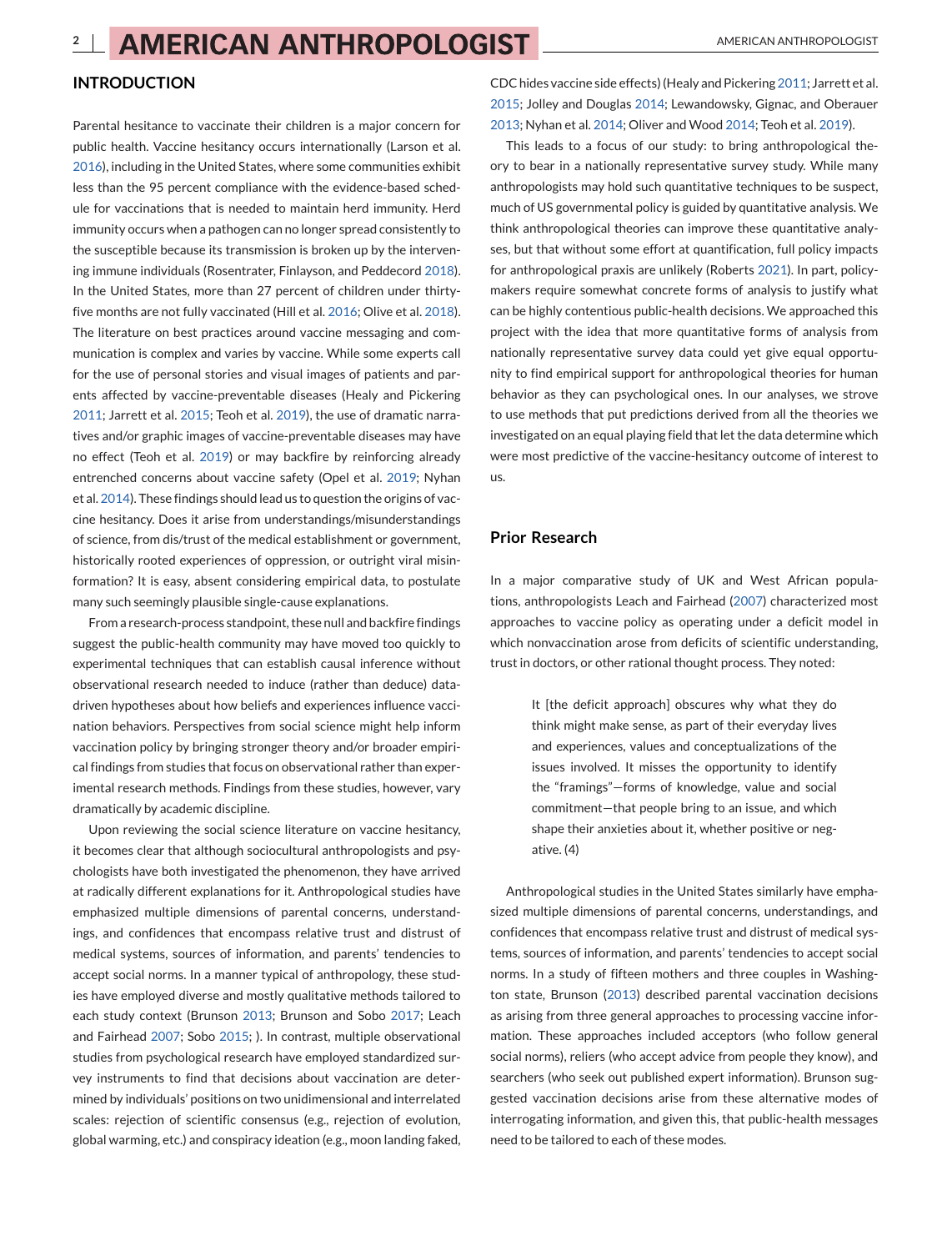# BELIEFS AND VACCINE HESITANCY **3**<br>**3 AMERICAN ANTHROPOLOGIST** 13

Sobo [\(2015\)](#page-14-0) observed somewhat different aspects of the processes surrounding vaccination decisions in a study of thirty-six parents of students at a Waldorf school in the United States. Sobo identified how the Waldorfian anti-vaccination stance arose from mutually reinforcing local social relationships.

> According to these findings, the anti-vaccination stereotype becomes increasingly accurate as the duration of a family's enrollment increases and the number of one's enrolled children grows—and as the number of people in one's people network who disfavor vaccination expands (see Brunson [2013\)](#page-13-0). This increased frequency of vaccine refusal, and the equation between non-vaccination, the independence of mind that it is taken to signify, and Waldorfian identity make it harder and harder to contravene the norm without threatening one's sense of group membership.

The process Sobo [\(2015\)](#page-14-0) describes is consistent both with Brunson's [\(2013\)](#page-13-0) notion of "reliers" but also with a broader set of cultural theory that has hypothesized beliefs and rituals with little immediate utilitarian consequence as central to signaling membership within a social group. Religious belief and ritual have been focal examples of this process. The beliefs and rituals are useful indexes of group identity because their proper expression can be learned only through social participation within the group (Bulbulia [2012;](#page-13-0) Matthews [2012\)](#page-14-0). Because religious or other non-evidentiary beliefs can be learned only through interaction with the social group, humans quite sensibly attend to these beliefs as valid indexes of group belonging by feeling bonded to others who express the same traits, a process known in network science as homophily.

These studies from sociocultural anthropology raise compelling hypotheses that vaccination beliefs and behaviors could arise from multiple dimensions and even "jagged" edges formed by social interactions and beliefs that cocreate each other (Brunson and Sobo [2017\)](#page-13-0). Their small sample sizes, however, raise the question as to whether these are general enough findings to inform vaccination policy in the United States. Although Waldorf schools have a demonstrably higher rate of personal-belief exemptions to vaccines than do public schools (Sobo [2015\)](#page-14-0), because Waldorf schools encompass a small percentage of American students, they cannot possibly account for most nonvaccination (National Center for Education Statistics [2020\)](#page-14-0). Concomitantly, it is unclear whether the social and belief mechanisms among the Waldorf community have a strong correspondence to these processes among the majority of American parents.

In contrast to the anthropological perspectives just discussed, multiple observational studies from psychological research have emphasized two unidimensional and interrelated scales: rejection of scientific consensus (e.g., rejection of evolution, global warming, etc.) and conspiracy ideation (e.g., moon landing faked, CDC hides vaccine side effects) (Healy and Pickering [2011;](#page-14-0) Jarrett et al. [2015;](#page-14-0) Jolley and Douglas [2014;](#page-14-0) Lewandowsky, Gignac, and Oberauer [2013;](#page-14-0) Nyhan et al. [2014;](#page-14-0) Oliver and Wood [2014;](#page-14-0) Teoh et al. [2019\)](#page-15-0). Conspiracy

beliefs figure prominently in these psychological explanations for antivaccination beliefs and behavior, and most studies have examined only false conspiracy beliefs. They did not include in their surveys any beliefs in conspiracies that are true, such as the Tuskegee syphilis event or the CIA's use of a fake vaccination campaign to find Osama bin Laden. Consistent with the "deficit model" described by Leach and Fairhead [\(2007\)](#page-14-0), much psychological research implicitly assumes that false and true beliefs about conspiracies rely on distinct cognitive processes in the minds of individuals, but in this article, we consider that true and false conspiracy beliefs may instead rely on processes common to both. Throughout this article, we refer to "conspiracy beliefs" to mean mental representations (i.e., beliefs) with conspiracy content.We do not use "conspiracy theories" because this phrase implies the beliefs are false. We do not prejudge false or true conspiracy beliefs to be distinct ontological categories (Grimes [2016\)](#page-13-0) and instead seek to let the data determine how beliefs, both true and false, are correlated (or not).

We also note that we use the term "beliefs" in its somewhat technical philosophical sense meaning cognitions that are mental representations of some reality external to the believer. Beliefs, defined in this manner, could be true or false (i.e., correspond to external reality or not). As a separate matter from truth, beliefs could be well justified or poorly justified (i.e., have good reasons/evidence that support them or not) (Moser, Mulder, and Trout [1998\)](#page-14-0). When describing and discussing beliefs, we are making no judgments as to their truth or justification. We are interested in them because people have them, and potentially they are a very important form of culture (socially learned information) that influences policy-relevant decisions (like getting vaccinated).

The contrasting conclusions of sociocultural anthropology and psychology are striking. They have arrived at radically different explanatory systems for ostensibly the same object of study. Many anthropologists see vaccination decisions as arising from a multidimensional jagged interface of social relationships, beliefs, and societal norms, while many psychologists see individuals as arrayed along a relatively unidimensional scale from evidence-based scientific understanding, on one end, to (false) conspiracy ideation, on the other. These different explanations for vaccine hesitancy imply very different means for engagement with the public to promote safe and effective vaccines.

We investigate these alternative explanatory visions by incorporating aspects of both into a single study with sampling and measurement methods that could discern between them. Consistent with the anthropological tradition, we constructed survey items not through deduction from theorized mental mechanisms but from an inductive approach that begins with qualitative research on what people generally say about vaccines. Consistent with this approach, we analyzed the data with principal component analysis (PCA), an exploratory analysis technique for summarizing variation, rather than factor analysis, which is generally employed in psychology to focus on confirming or disconfirming theorized scales. Consistent with psychometric studies, however, we employed reasonably large and nationally representative sampling and quantified variation such that we then could statistically examine whether the resulting covariations among beliefs and behaviors were multi- or unidimensional and whether they were strongly related to conspiratorial views or evidence.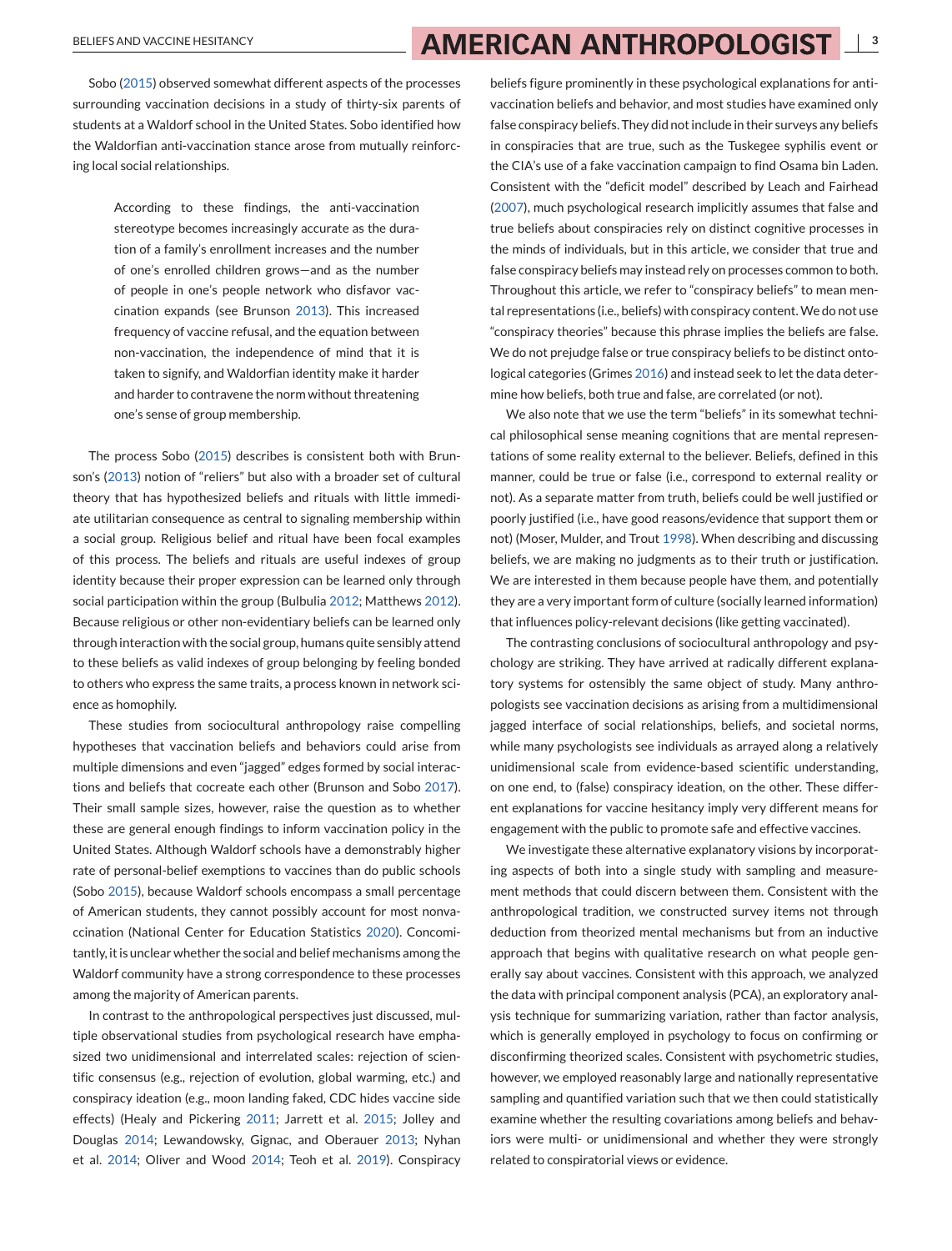To achieve these ends, we divided the study into two research questions. One that examined self-reported vaccination *behavior* as the outcome in the regressions, and one that examined self-reported *beliefs* as the outcome in the regressions.

**Research question 1**. How is covariation across multiple beliefs related to self-reported vaccination behavior? We applied principal components analysis to summarize covariation across multiple beliefs in the survey belief items and then tested whether the main axis of variation was predictive of vaccination behavior. We tested the predictive efficacy of beliefs against other predictors, including demographics, network effects, and an attitudinal trust toward governments and media.

**Research Question 2**. What is the best way to describe and conceptualize covariation across multiple beliefs? We characterized the principal component structure of the beliefs and tested the wholly inductive analysis of this structure against several constructs theorized by prior literature. We then examined which nonbelief variables (e.g., demographics, social networks, attitudes) were most closely associated with PCA belief scores.

## **SOCIAL SCIENCE THEORIES FOR BEHAVIOR**

Here, we briefly summarize the prior social science theory that we operationalized in our survey.

### **Secondary Value Selection**

Several research traditions from anthropology propose that learned cultural notions influence individuals' subsequently adopted beliefs and behaviors. Durham [\(1991\)](#page-13-0) expressed this concept as "secondary value selection," defined as any process by which one socially learned belief or behavior altered the probability of other beliefs and behaviors being learned. Evolutionary anthropology similarly hypothesized "cumulative culture" to undergird much human behavior (Dean et al. [2014\)](#page-13-0). Cumulative culture is similar to secondary value selection but with the added stipulation that the cultural process results in an evolutionary ratcheting of complexity and adaptiveness (Kamilar and Atkinson [2014\)](#page-14-0). Another related concept is behavioral scaffolding, whereby social learning creates cultural complexes among individually learned items that build in a particular direction (Caporael et al. [2013\)](#page-13-0).

# **Demographics**

Prior research has supported that conspiracy beliefs are more common among groups who experience lower social status in a society and may have been victims of actual conspiracies. This could occur from people attending to status as a feature in itself or from quite rational calculation that their material risks and benefits differ due to their demographic affiliations, whether from status or other processes (Uscinski and Parent [2014\)](#page-15-0). In one specific example, Westergaard et al. [\(2014\)](#page-15-0) observed that African Americans were simultaneously more willing to take a hypothetical HIV vaccine but also were more likely to believe in health conspiracies about HIV. Both observations are quite reasonable reactions since African Americans suffer disproportionately from HIV compared to white Americans, and African Americans have been victims of actual health conspiracies by medical-governmental systems (e.g., Tuskegee syphilis event). Thus, for a variety of reasons, we might expect demographic variables that index social status, such as income, education, gender, and race, to associate with vaccination beliefs and behaviors.

We would also note at this point that our research design allowed for the possibility that true and false conspiracy beliefs might correlate positively, meaning that individuals being aware of a true conspiracy like the Tuskegee syphilis event might be associated with them also believing that moon landings were faked or that a deep state controlled the US government. Our methods, however, also could have found these to be negatively correlated, if indeed that were the empirical pattern. We have found that leaving this matter open to the empirical findings makes some researchers uncomfortable; we believe this discomfort arises from two factors. One, it allows for an empirical equivalence between ontological categories (truth and falsehood, what exists and what doesn't exist) that are totally distinct in the minds of most researchers. Two, our methods allow the observations to find an empirical equivalency between social groups that researchers tend to view as justified in their mistrust of the establishment due to histories of real victimization (e.g., African Americans) and those groups that researchers tend to see merely as victims of misinformation (e.g., low-income whites).

With our methods, we are trying to go beyond the ontologies that researchers want people to use (truth/falsehood, justification/shoddy reasoning) and instead take in how people associate various beliefs with other beliefs. We also wish to transcend the easy narratives of oppression/victimization that would seek to define the empirical reality of what people think and do by the moral realities and/or moral perceptions of what various people do or do not deserve.

## **Network Effects**

Network studies from anthropology and sociology have emphasized the role of each individual's direct social connections in cocreating their beliefs and behaviors (Centola [2010;](#page-13-0) Christakis and Fowler [2007\)](#page-13-0). These observed "network effects" likely arise from a combination of social influence, in which the traits of social connections influence each other, and homophily, in which individuals with similar traits preferentially form social connections. Both social influence and homophily predict that the perceived similarity of one's social connections will correlate with each individual's own beliefs and behaviors.

### **Political and Religious Affiliations**

Another tradition in anthropology and cognitive science of religion has emphasized the role of culture as a means for signaling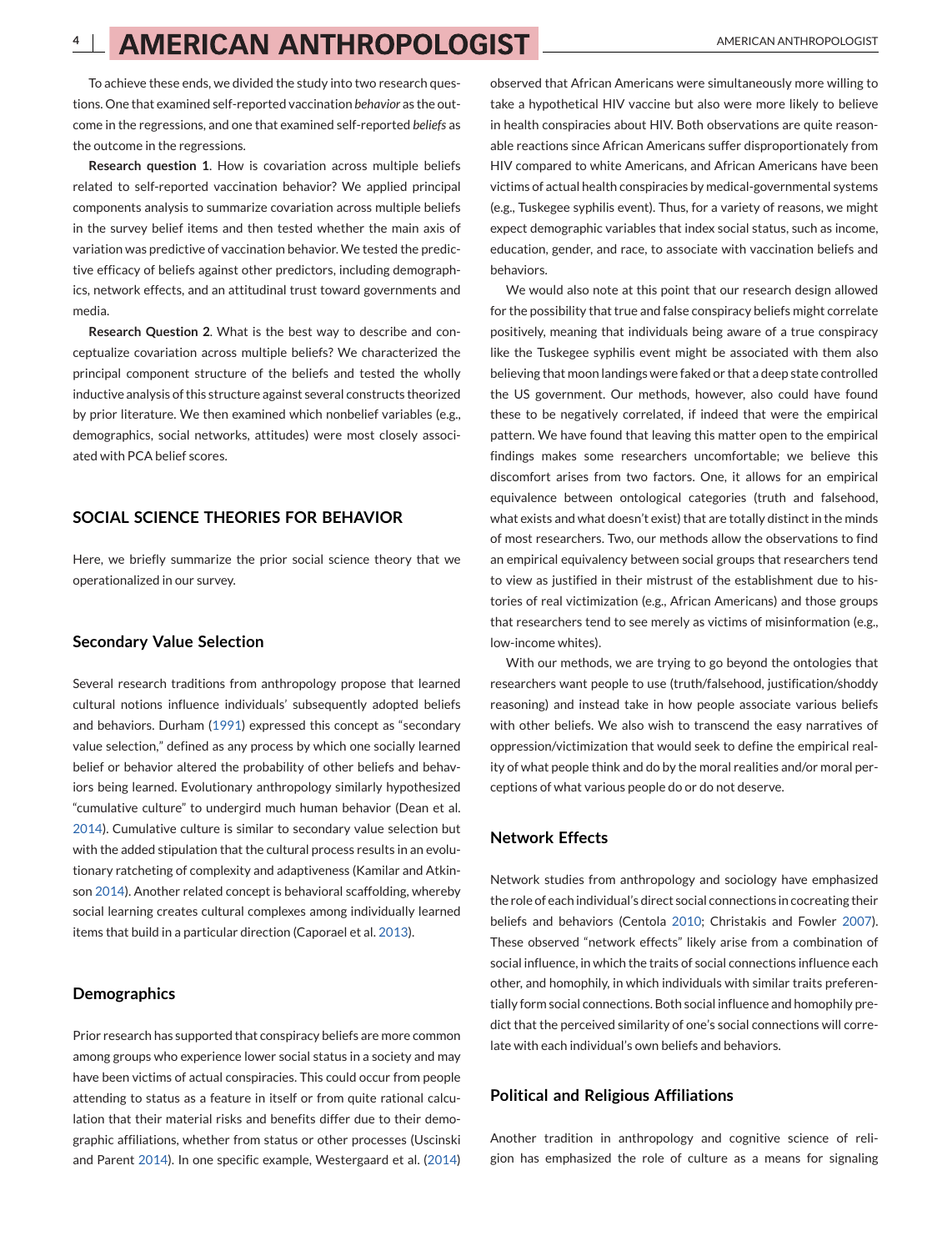membership in a social group (Bulbulia [2012;](#page-13-0) Matthews [2017\)](#page-14-0). Sobo [\(2015\)](#page-14-0) proposed a similar mechanism as underpinning anti-vaccination stances among Waldorf parents. Assuming such social-group benefits of anti-vaccine beliefs present greater marginal benefit for those who participate less in traditional social groups like religion or politics, then individuals who are lacking in affiliation to traditional identity groups may endorse more anti-vaccine beliefs.

## **Trust in Institutions**

Scholars in psychology have proposed that the specific semantic content of beliefs is not important to behaviors but rather the "gist"/takehome point or mere attitudinal disposition is what underlies behavior (Reyna [2004\)](#page-14-0). Semantic content is seen as a more surface-level phenomenon. Recent research has proposed changing general attitudes toward trust in experts and institutions may underlie the decline of value for evidence in public discourse (Rich and Kavanagh [2018\)](#page-14-0). This idea predicts that directly measuring levels of trust toward secular institutions that promote vaccines (doctors, the government, the mainstream media) would predict vaccination decisions.

### **Scientific Reasoning**

Prior research has shown that scientific-reasoning ability, as measured through survey questions assessing actual proficiency with the scientific method, is predictive of acceptance of scientific consensus views (Drummond and Fischhoff [2015\)](#page-13-0). Based on this, we predicted that greater scientific reasoning might be associated with less vaccine hesitancy.

## **METHODS**

#### **Induction of Belief Survey Items**

To develop belief items, we conducted a systematic literature review of peer-reviewed articles that included open-ended questions about vaccine beliefs. We supplemented this with an ad hoc review of important anti-vaccine and conspiracy-belief websites. We have previously published comprehensive documentation of findings from the systematic literature review (Gidengil et al. [2019\)](#page-13-0). We identified seventy-one articles that used open-ended questions to elicit vaccine beliefs. As a result of this focus on open-ended questions, our literature review resulted in the inclusion of questions that might not be traditionally asked in surveys but that offer the potential to identify concerns that the general public has about vaccines that the medical and research communities may have neglected.

## **Survey Sample**

We surveyed members of the RAND American Life Panel (ALP), which is a nationally representative panel of the US population. The ALP

enlists individuals through a range of probability-sampling approaches so that the resulting sample represents the US population for race, age, gender, income, education, and region. The average attrition rate from the panel over the past ten years has been 13 percent per year. From the ALP, we invited 716 individuals with children under twenty-one years old to take a survey about vaccine-related beliefs and decisions. We employed no other inclusion/exclusion criteria for participation in the current survey. The ALP has advantages over most other survey platforms, both because it uses probability-based sampling methods and it captures the US population that is not already online (PEW Research Center [2020\)](#page-14-0). Individuals without regular internet access are provided it as part of their participation in the ALP. Because participants are empaneled for multiple years in the ALP, with demographic variables regularly collected on all panelists, we are able to field longer surveys about a specific topic, like vaccines, without using up time collecting demographic information. Full panel recruitment and survey methods are available at [https://alpdata.rand.org/.](https://alpdata.rand.org/)

#### **Survey Measures**

#### Secondary Value Selection

We operationalized secondary value selection by evaluating whether self-reported vaccination decisions were statistically associated with PCA reductions of beliefs (i.e., principal component scores) on a range of topics. We elicited Likert-style disagree-to-agree responses for thirty-five belief items that we developed through our inductive literature review described above. The scale was anchored at  $0 =$  "strongly disagree is true" and  $6 =$  "strongly agree is true," with  $3 =$  "Undecided or not sure." To extract a dimension of belief from these items, we applied scaled and centered principal components analysis (function prcomp in R) and used the scores from the first principal component. We repeated this procedure for three subsets of the beliefs: (1) false conspiracy beliefs, (2) beliefs supported by evidence, and (3) false vaccine side effects. To test robustness and guard against the possibility that the 0–6 scales introduced false precision, we repeated all these PCAs with binarized data that coded belief agreement (4–6) as a 1 and disagreement or unsure (0–3) as a 0. Our use of PCA means we did not adjust the components to have variables load more strongly or weakly on them. This type of adjustment, called "rotation," is common for many implementations of Factor Analysis. Instead, our unrotated PCA attempts to describe variance across all the items on a set of components that load the majority of total variance on the first few components. PCA as we implemented it should be viewed as an exploratory data analysis technique used to describe data. Further validation of the belief structure we find in this study would require new data collected in another sample but with similar questions.

### Demographics

We included income, education level, race, ethnicity, age, and gender as variables that past research suggested could affect attitudes about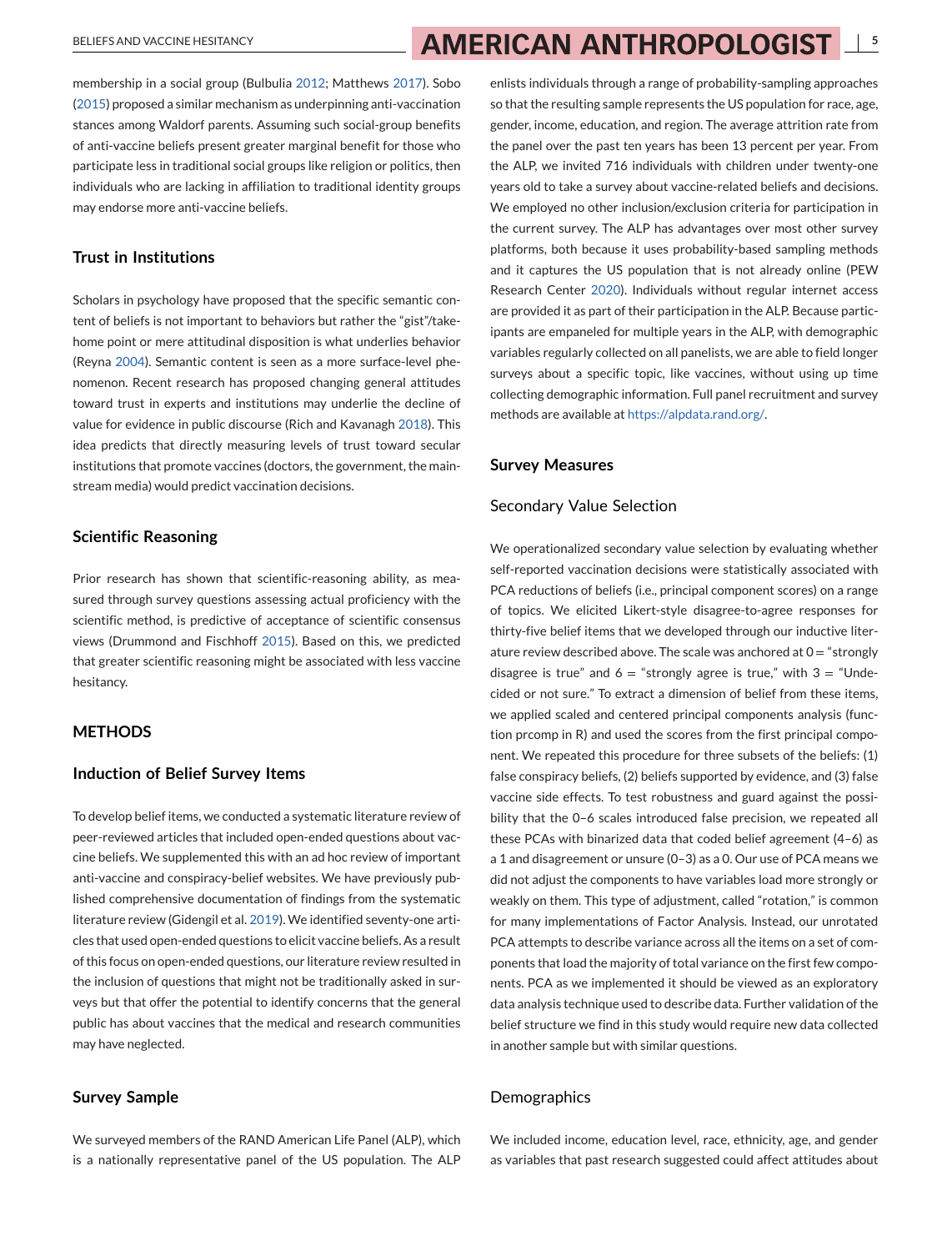vaccines. The use of a survey panel like the ALP enabled us to include these items without adding to our survey time because these features are collected regularly as part of ALP panel management.

### Network Effects

We tested for network effects by eliciting individuals' social networks and then asking follow-up questions about experiences closely related to vaccination decisions, as similarity in such experiences might indicate the presence of social contagion or homophily processes. We first elicited the social network using a validated approach from social network analysis that asks respondents to name up to ten individuals with whom they have "discussed important matters" in the last six months. Asking up to ten named individuals is sufficient because more than 95 percent of Americans have six or fewer "discuss important matters" relationships (Marsden [1987\)](#page-14-0). The same respondents then reported their perceptions of whether the network connections had experienced specific vaccine-preventable illnesses like measles and polio, whether the connections typically vaccinated their own children, or whether their connections had autism or children with autism.

### Political and Religious Affiliations

We operationalized this hypothesis by asking individuals their religious and political affiliations and by asking the same affiliations of their social ties. The latter was conducted as follow-up questions to the "discuss important matters" relationships. In the same manner as just described for network effects, we asked these questions of the panelists about their perceptions of their social ties. We included these variables as predictors of vaccine hesitancy under the expectation that weaker religious or political affiliations, and more homogenous social networks on these features, would be associated with greater use of vaccine hesitancy as a surrogate for traditional identity groups based on religious denomination or political party. Without affiliation to traditional groups and without diversity in these groups, they might function less well to produce group-membership signaling functions, which suggests they might be replaced by other signals such as anti-vaccine beliefs.

## Trust in Institutions

We elicited conscious trust in institutions by asking eight questions about individuals' levels of trust (0 to 6 scale) in social and media institutions (e.g., local state and federal government, local and national newspapers, social media). We extracted the scores on the first two principal components (68 percent of variance) of these eight questions to make variables for trust in institutions.

### Scientific Reasoning

We used four true/false questions from a previously validated measure of scientific-reasoning ability (Drummond and Fischhoff [2015\)](#page-13-0). Following prior research, we summed the number of correct responses across four items to create a single variable for scientific-reasoning ability.

#### Vaccine Hesitancy Behaviors

We categorized parents as vaccine hesitant *in their behavior* if they answered "yes" to any of the following questions: (1) For any of your children, have you ever chosen not to get a vaccine that was recommended by their doctor other than the flu vaccine? (2) Have you ever chosen to delay a vaccine for your child, other than flu vaccine, past when was recommended by their doctor? (3) Do the physicians who treat your children encourage vaccination recommendations that are different from the standard recommendations?

We chose to model an affirmative answer to any of these questions as a binary (0/1) outcome because modeling them as an ordinal or continuous outcome with a simplistic model would enforce an assumption that having affirmative answers to two of the questions statistically constitutes twice as much vaccine hesitancy. This was an assumption we found problematic and were unwilling to make. Another analytic option would be to fully model the transition probabilities among the questions—for example, transition from Q1(0), Q2(0), Q3(1) to Q1(0), Q2(1), Q3(1)—but our sample size would be insufficient to fit such a parameter-rich outcome model. As a further robustness check, we modeled a (0/1) binary outcome for affirmation only that a parent declined a recommended vaccination (question 1).

The full survey instrument and survey data are available on the ALP website [\(https://www.rand.org/research/data/alp/data-access.html\)](https://www.rand.org/research/data/alp/data-access.html).

### **Statistical Analyses**

## Predictors of Self-Reported Vaccine Hesitancy Behavior

We modeled vaccine hesitancy as a binary outcome across a set of logistic regression models. We specified six *a priori* models that combined different predictors to cover the social science theories discussed above.

We compared the differently specified regressions using the Bayesian information criterion (BIC), which enabled us to compare the nonnested hypotheses while allowing for multiple predictor variables in each model. Comparison of BIC values has become a common practice in parts of social science and ecology because theories often suggest regression models whose predictors are not nested subsets of each other (Matthews et al. [2011;](#page-14-0) Mesoudi, Magid, and Hussain [2016;](#page-14-0) Towner and Luttbeg [2007\)](#page-15-0). BIC allows for direct comparisons of regression models to each other and to a null model (lower BIC is better). Differences in BIC values are interpretable as Bayes factors, which express the ratio of predictive utility of one model over another. Most applications of Bayes factors follow the interpretive scale of relative support originally proposed by R. Kass and Raftery [\(1995\)](#page-14-0): differences 0–2 weak, 2–6 positive, 6–10 strong, >10 very strong. Simulation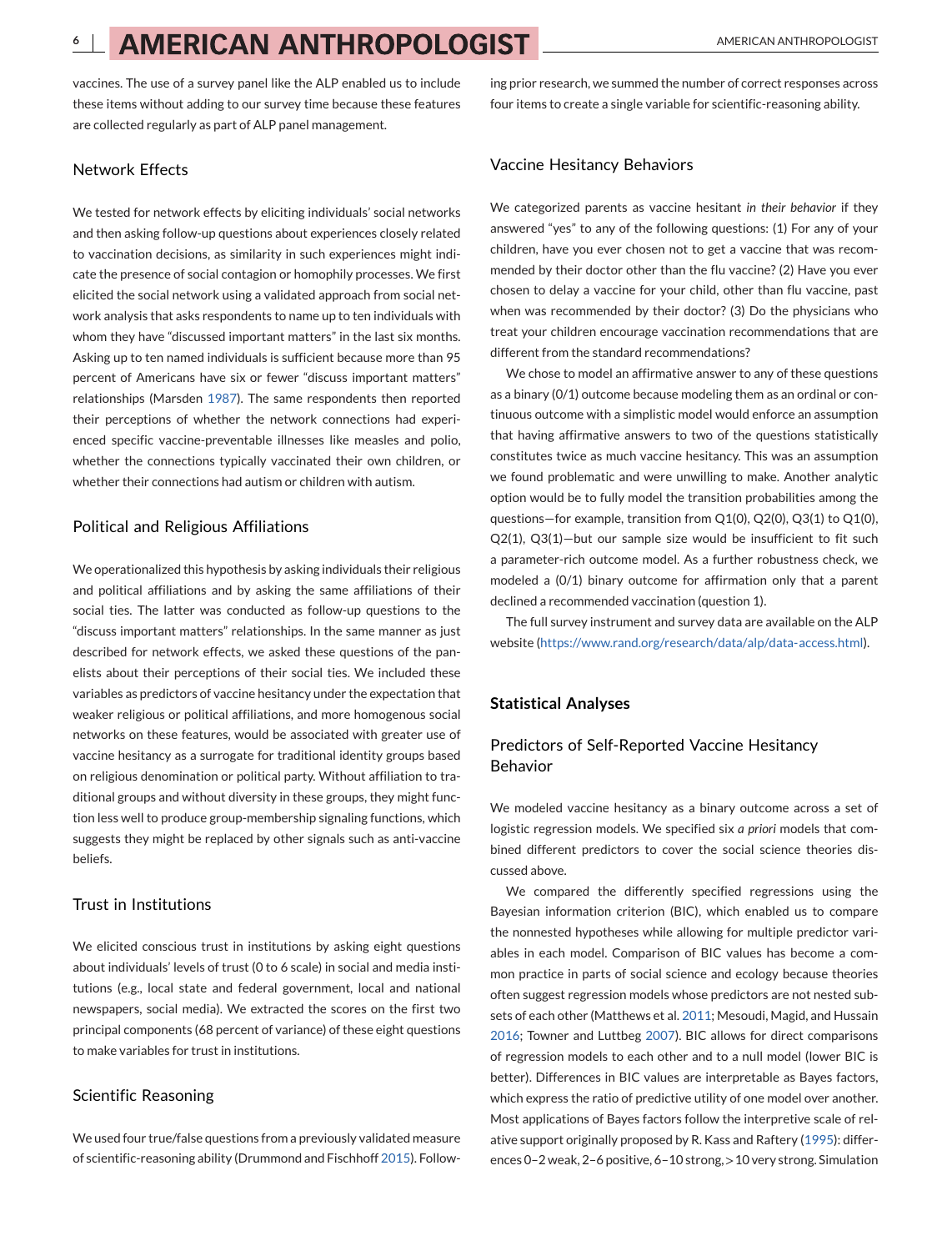# BELIEFS AND VACCINE HESITANCY **7 7 AMERICAN ANTHROPOLOGIST**

studies have generally validated BIC selection methods across a range of contexts (Brewer, Butler, and Cooksley [2016;](#page-13-0) Karimov and Matthews [2017\)](#page-14-0).

BIC is derived from a model's likelihood, which is the probability of the observed data given the model. Models with more parameters (e.g., predictors in a regression) always increase likelihood at least a little bit. The BIC deals with this by adding a penalty for each additional parameter. In theory, this might prevent the BIC from preferring parameter-rich models, but in our empirical results below for beliefs as outcomes, we show that the BIC actually preferred one of the most parameter-rich models. This suggests overconservatism by the BIC was not a problem in this particular study.

#### Analysis of Belief Structure

We wished to examine the principal component structure of the belief items to ascertain how they might best be described. To test the construct validity of the total data set and belief subsets (false conspiracy beliefs, evidence-supported beliefs, putative side effects), we calculated the unstandardized Cronbach alpha for the total set and all subsets (function alpha in the psych package in R). During this calculation we reverse coded any beliefs that loaded negatively on the first principal component of that subset.

We assessed whether the subsets theorized by prior literature (beliefs in conspiracies or supported by evidence) and generated by our qualitative literature review (false side effects) had Cronbach alphas better than any random subset of the total thirty-five beliefs. To test this, we pulled random combinations for the same number of beliefs as in each subset, calculated Cronbach's alpha, and then compared this null distribution from one thousand random pulls to the observed alpha of the actual belief subsets.

# Predictors of Beliefs as Outcomes

The analysis of belief structure speaks to the internal structure of the thirty-five belief items, which is one aspect of internal validity. Another form of validity is derived by examining the correspondence of the PCA output to other variables not entered into the PCA in the first place. If those variables correspond to the PCA output in theoretically expected ways, then this can be taken to indicate there is some external validity to the PCA output—that is, the output reflects at least something about the external thing in the world it was trying to describe. This form of validity has been called nomological validity in some literature (Nunnally and Bernstein [1994\)](#page-14-0). We assess the nomological validity of the component scores by using them as outcomes in regression models specified in the same manner as for modeling self-reported vaccination decisions.

### **Nestedness Analysis of the Belief Scaffold Hypothesis**

Finally, we examined whether the patterns in the survey were consistent with a scaffolding process in which beliefs build upon themselves

as the bars of a scaffold are arranged to create a vertical structure. To do this, we used the nestedness calculation based on the "Overlap and Decreasing Fill" (NODF) metric drawn from ecology and anthropology (Atmar and Patterson [1993\)](#page-13-0), as well as the "temperature" metric, which is a measure of how much a matrix differs from a perfectly packed matrix with an upper triangular structure. Lower temperatures indicate a more packed matrix. We used the nestedness function from the bipartite package (Formann, Gruber, and Fründ [2008\)](#page-13-0) in R to calculate the temperature (Rodríguez-Gironés and Santamaría [2006\)](#page-14-0). The NODF metric provides an alternative and potentially more robust test of the null hypothesis for matrix packing, and we calculated the NODF test in the ANINHADO software (Almeida-Neto et al. [2008;](#page-13-0) Guimarães and Guimarães [2006\)](#page-13-0).

We performed all statistical analyses in R version 3.5.0 (The R Foundation [2018;](#page-15-0) Almeida-Neto et al. [2008\)](#page-13-0), with the exception of the NODF analysis, which we performed in ANINHADO.

## **RESULTS**

#### **Induction of Belief Items for Survey**

Although anti-vaccine beliefs have existed since the beginning of vaccination programs, we started our systematic review of peer-reviewed literature at 1999 because it covers a substantial length of time and marks the first full year after the publication of the now-retracted 1998 article by Andrew Wakefield that linked the measles, mumps, and rubella (MMR) vaccine to autism. We used results from both the systematic review and the scan of prominent websites to inform the development of a list of vaccine and conspiracy beliefs (Gidengil et al. [2019\)](#page-13-0). We identified and abstracted information from seventy-one articles that included primary data collection using open-ended questions about beliefs related to childhood vaccines that are currently in use in the United States, were published in 1999 or later, and indexed in PubMed, Embase, or PsycINFO.

Our systematic literature review pointed to a potentially prominent role for beliefs in putative vaccine side effects wholly independent from conspiracy, evidentiary, or other health and political beliefs. We therefore included questions in our survey that asked about various side effects mentioned in articles.

Understanding of vaccination science, or misunderstandings, was another theme from our literature review. For example, one belief expressed by parents who chose to vaccinate was that vaccines work by killing viruses in the body (Downs, de Bruin, and Fischhoff [2008\)](#page-13-0). This incorrect belief appears to confuse the action of vaccines with that of antibiotics, but it was associated with parents who did vaccinate, rather than the vaccine hesitant. This suggested understanding of vaccine science may have a relationship to vaccine hesitancy, but potentially one that has no direct concordance with how scientists would intuit that relationship. We therefore included questions that assessed correct and incorrect understandings of vaccine science.

While reviewing prominent websites associated with conspiracy beliefs, we were surprised by the extensive overlap of conspiratorial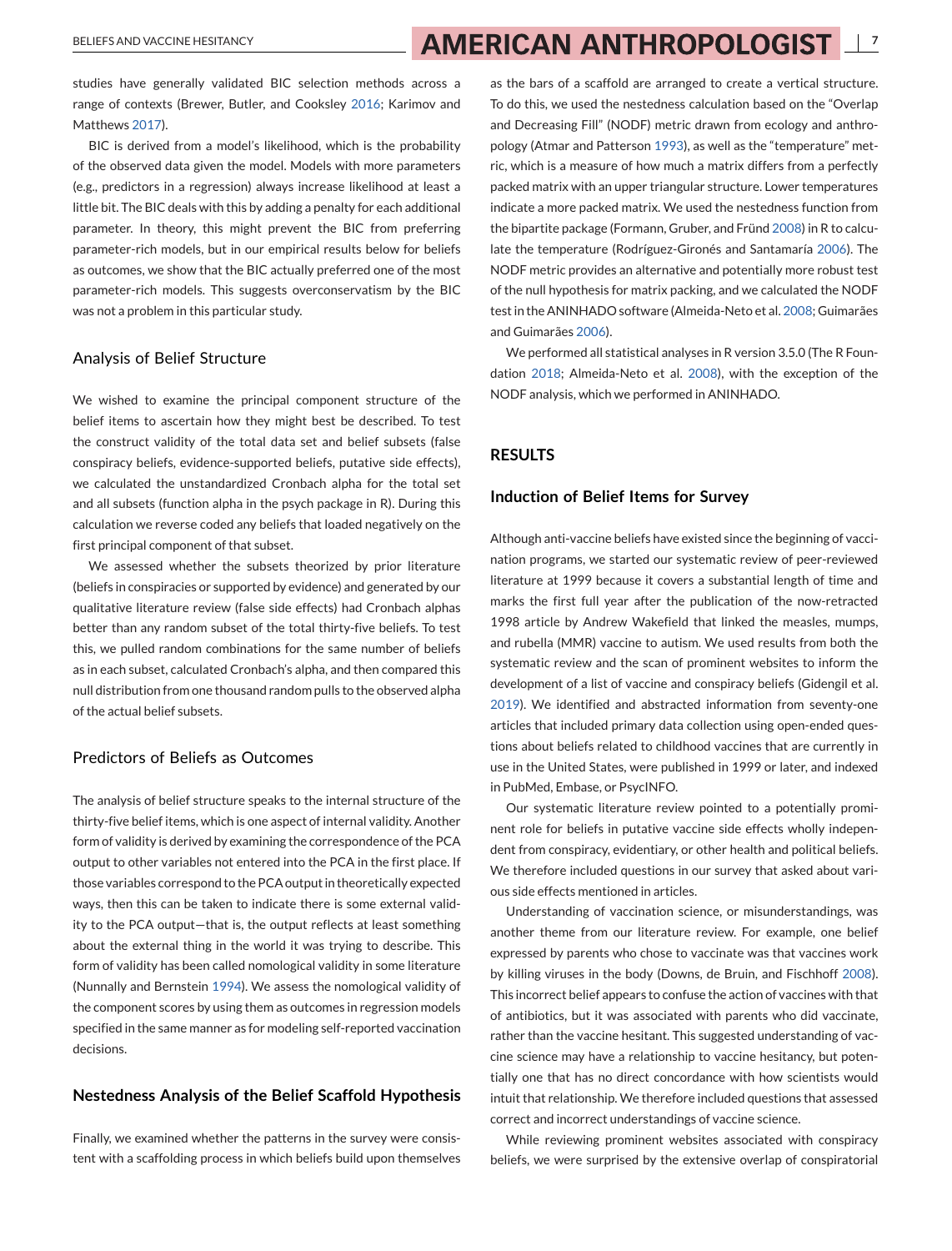and nonconspiratorial views presented. Even websites like Infowars presented verifiably true events that were reported by mainstream journalism alongside demonstrably false conspiracy beliefs. Thus, we included nonconspiratorial views and even those supported by evidence when we saw the potential for them to be associated with conspiracy beliefs in our inductive research process. Examples of such beliefs would be the notion that historic declines in vaccinepreventable illness in developed countries were not caused by vaccines but were caused by other public-health measures. Although we disagree with the policy interpretation given to this belief by anti-vaccine individuals, there is some evidence that supports this idea that has been published in peer-reviewed journals (Greenwood [2014;](#page-13-0) E. Kass [1971;](#page-14-0) McKinlay and McKinlay [1977\)](#page-14-0). The belief is in some sense true, and is not itself inherently conspiratorial in nature, but may be consistent with or bolster conspiratorial ideation. Similarly, there is evidence that the immunity acquired by disease exposure is a more effective immunity than that acquired by vaccines (Childrens' Hospital of Philadelphia [2018\)](#page-13-0). Also, HIV likely was spread to some degree by sleeping sickness vaccination programs in Africa during the mid-twentieth century (Carlsen [2001;](#page-13-0) Gürtler and Eberle [2017\)](#page-13-0). These types of true beliefs, however, are intermixed with conspiratorial interpretations and outright falsehoods in anti-vaccine media.

A final product of the literature review process was a thirty-fiveitem list of beliefs about political, scientific, and health topics (Table [2\)](#page-9-0). The list included true items (e.g., during the Tuskegee syphilis event, government-funded scientists decided to not treat African Americans for syphilis) and false items (e.g., the belief Barack Obama was not born in the United States).

### **Statistical Analyses**

#### Predictors of Self-Reported Vaccination Behavior

We applied an inclusive three-fold criterion to define vaccine hesitancy behavior as delaying a vaccine, declining a vaccine, or knowingly using a doctor that recommends an alternative vaccination schedule. Using this criterion, 42 percent of parents in the data without incompletes are vaccine hesitant ( $N = 526$ ), which is consistent with findings from the National Immunization Survey (Hill et al. [2016\)](#page-14-0). Of that 42 percent, 9 percent reported not declining or delaying vaccines but that they used a doctor who followed an alternative vaccine schedule. As a robustness check and for a subset of analyses, we also modeled a more constrained definition for hesitancy as only when the respondent affirmed declining a vaccine ("Constrained Hesitancy" section, below).

We modeled vaccine hesitancy behavior as the outcome in a set of logistic regressions that had combinations of variables as specified by alternative social science theories. To operationalize the secondary value selection theory, we used scores on the first principal component from a PCA of different sets of the belief items: (a) all thirty-five items, (b) only the false vaccine side effects, (c) only the false conspiracy beliefs unrelated to vaccines, and (d) only the items supported by evidence. In addition, and as described above, we considered opera-

tionalizations that use the original response scale, as well as one binarized for disagreement/agreement. We found that all versions of the belief PCA scores were more associated with vaccine hesitancy that were the other models from other social science theories (Table [1\)](#page-8-0). However specified, regressions that used belief data all were better than a null model; none of the other regressions outperformed the null.

By examining the loadings of individual survey items on the PC1 scores, we can calculate that the estimated odds ratio for the PC1 belief score (1.2) means that every additional two beliefs that go from a full disagree (0) to an agreement of 5 on the 6-point scale raises the probability of a parent not vaccinating their children by 20 percent (16 percent for the more constrained definition of vaccine hesitancy). Alternatively, one could state that a 1-point increase in agreement across ten beliefs results in the same 20 percent increase in the probability of not vaccinating.

Among the beliefs sets, the scores most closely associated with vaccine hesitancy behaviors were those from vaccine side effects, followed by scores from evidence-supported beliefs and then by the conspiracy beliefs. Differences from null model BIC were all strong or very strong (R. Kass and Raftery [1995\)](#page-14-0). Comparisons of BIC from binarized belief data were qualitatively the same (S1).

Clearly, the finding that beliefs are associated with vaccine hesitancy could arise by reverse causation, such that individuals make a vaccination decision and then adopt a corresponding set of beliefs. This is one plausible explanation for why beliefs in vaccine side effects are more related to vaccine hesitancy than are the other types of beliefs. The notion that the entire association of beliefs with vaccine hesitancy is reverse causation is mitigated, however, by the diversity of beliefs that spans political conspiracies in addition to various health beliefs. Notably, the scores from the PCA of false conspiracy beliefs that specifically did not involve vaccination still predicted vaccine hesitancy better than the null model and better than all alternative social science theories. This does not mean conspiracy ideation is the best description of the data variance, but it does suggest reverse causation does not fully account for the findings (e.g., it feels implausible that individuals' decisions not to vaccinate their children induce them to believe the moon landings were faked or that Barack Obama was not born in the United States).

At this point, some researchers would perform a mediation analysis to assess how much the putative effects of some predictors on vaccine hesitancy behaviors, like demographics, are mediated by beliefs as an intermediary. Closely related analysis could involve path analysis or structural equation modeling (SEM). We somewhat disagree with the use of mediation and SEM in wholly observational data, which has become commonplace in some disciplines like economics, because ultimately the quantitative results are driven by (usually untested) qualitative decisions about what variables would be presumed to mediate others. For example, rather than demographic effects being mediated by beliefs, perhaps belief effects are mediated by demographics? The original formulation of mediation analysis was in experimental contexts in which some variables could be held constant to ensure a mediation effect could be estimated with some certainty.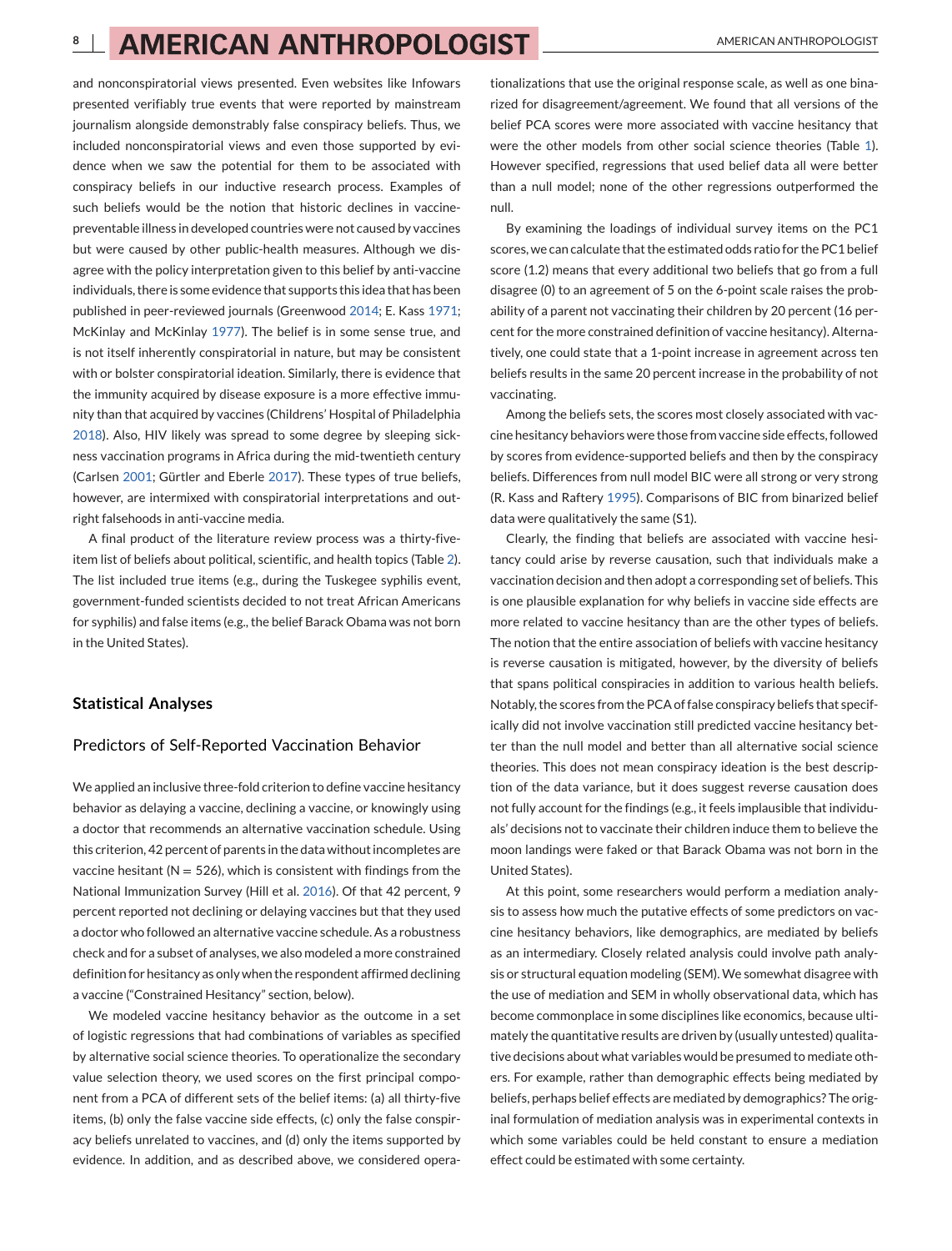# <span id="page-8-0"></span>BELIEFS AND VACCINE HESITANCY **AMERICAN ANTHROPOLOGIST**

**TABLE 1** BIC Comparisons of Logistic Regressions Specified by Social Science Theories to Predict Vaccination Behavior

| <b>Regression Model Name</b>                                | <b>Theoretical Basis</b>                                                                                                               | <b>Predictor Variables</b>                                                                                                                                                                                                                                                                                                                                                                                                                                                | <b>BIC Hesitancy</b> | <b>BIC Constrained</b><br>Hesitancy |
|-------------------------------------------------------------|----------------------------------------------------------------------------------------------------------------------------------------|---------------------------------------------------------------------------------------------------------------------------------------------------------------------------------------------------------------------------------------------------------------------------------------------------------------------------------------------------------------------------------------------------------------------------------------------------------------------------|----------------------|-------------------------------------|
| Null                                                        |                                                                                                                                        | Intercept only                                                                                                                                                                                                                                                                                                                                                                                                                                                            | 723                  | 574                                 |
| Secondary Value Selection,<br>general                       | Adoption of some beliefs<br>alters the probability that<br>other beliefs and behaviors<br>area adopted                                 | PC1 from 35 inductively determined belief items                                                                                                                                                                                                                                                                                                                                                                                                                           | 683                  | 554                                 |
| Secondary Value Selection,<br>false conspiracy beliefs      |                                                                                                                                        | PC1 from 11 false conspiracy beliefs not about<br>vaccines                                                                                                                                                                                                                                                                                                                                                                                                                | 713                  |                                     |
| Secondary Value Selection,<br>false side effects            |                                                                                                                                        | PC1 from 8 false vaccine side effects                                                                                                                                                                                                                                                                                                                                                                                                                                     | 669                  |                                     |
| Secondary Value Selection,<br>evidence-supported<br>beliefs |                                                                                                                                        | PC1 from 10 beliefs supported by evidence                                                                                                                                                                                                                                                                                                                                                                                                                                 | 679                  |                                     |
| Demographics                                                | Vaccination beliefs and<br>behaviors vary by<br>demographics                                                                           | Race (white (reference), Black, Am. Indian or AK<br>Native, Asian or Pac. Isl., Other); Hispanic (Y/N);<br>Education (Less than high school (reference), High<br>school, Associate's degree, Bachelor's degree,<br>Professional degree or doctorate), gender (M/F),<br>age, education, income at 10k increments up to<br>100k, income over 100k                                                                                                                           | 777                  | 644                                 |
| <b>Network Effects</b>                                      | Personal and social<br>exposures interact with<br>belief formation                                                                     | Number social ties; Number of ties w/experience<br>vaccine-preventable illness; Self experience w/<br>vaccine-preventable illness; Number of ties<br>with autism; Number of ties with children;<br>Number of ties with autistic children; Number<br>of ties not vaccinate children for flu; Number<br>of ties delay or decline childhood vaccines<br>other than flu                                                                                                       | 750                  | 597                                 |
| <b>Political and Religious</b><br><b>Affiliations</b>       | Beliefs are an alternative<br>mechanism for identity<br>groups                                                                         | Number of social ties, Number of ties with a<br>different religion; Number of ties with a<br>different political party; Self religion (Catholic<br>(reference), Mainline Protestant;<br>Evangelical/Pentecostal; Christian unspecified or<br>nondenominational, Mormon, Jehovah's<br>Witness/Adventist, Jewish, Muslim,<br>Hindu/Buddhist/Other, None/don't know,<br>Agnostic/Atheist); Self Political Party<br>(Republican (reference), Democrat, Independent,<br>Other) | 801                  | 643                                 |
| <b>Institutional Trust</b>                                  | Beliefs reflect an attitude of<br>trust or distrust toward<br>societal institutions<br>(government, organized<br>religion, journalism) | Two principal components from 8 institutional<br>trust items; religious service attendance (Never<br>(reference), A few times year/not sure, 1-3 times a<br>month, Every/nearly every week, More than<br>weekly); Voted in 2016 election (Y/N)                                                                                                                                                                                                                            | 750                  | 595                                 |
| <b>Scientific Reasoning</b>                                 | Beliefs reflect individuals'<br>capacity to reason<br>scientifically                                                                   | Scientific reasoning scale (scored 1-4) based on<br>number of correct answers to published<br>True/False science reasoning questions                                                                                                                                                                                                                                                                                                                                      | 724                  | 579                                 |

 $N = 526$ , BIC should be compared down columns for the same outcome (not across rows)

An alternative to mediation analysis that we think is more appropriate to observational data is a stepwise regression that allows patterns in the data to ascertain which variables have the strongest effects versus which appear mediated by others; the latter are dropped from the final model because their mediators account for them. Note, path analysis, or SEM that makes no qualitative assumptions about which vari-

ables should be included or which causal paths shut off, will converge on stepwise regression results for the main predictors.

Results from stepwise regressions must be taken with caution because they are prone to findings of false significance, but they have the advantages of removing any constraints on how we, the researchers, bucketed variables together, and they avoid the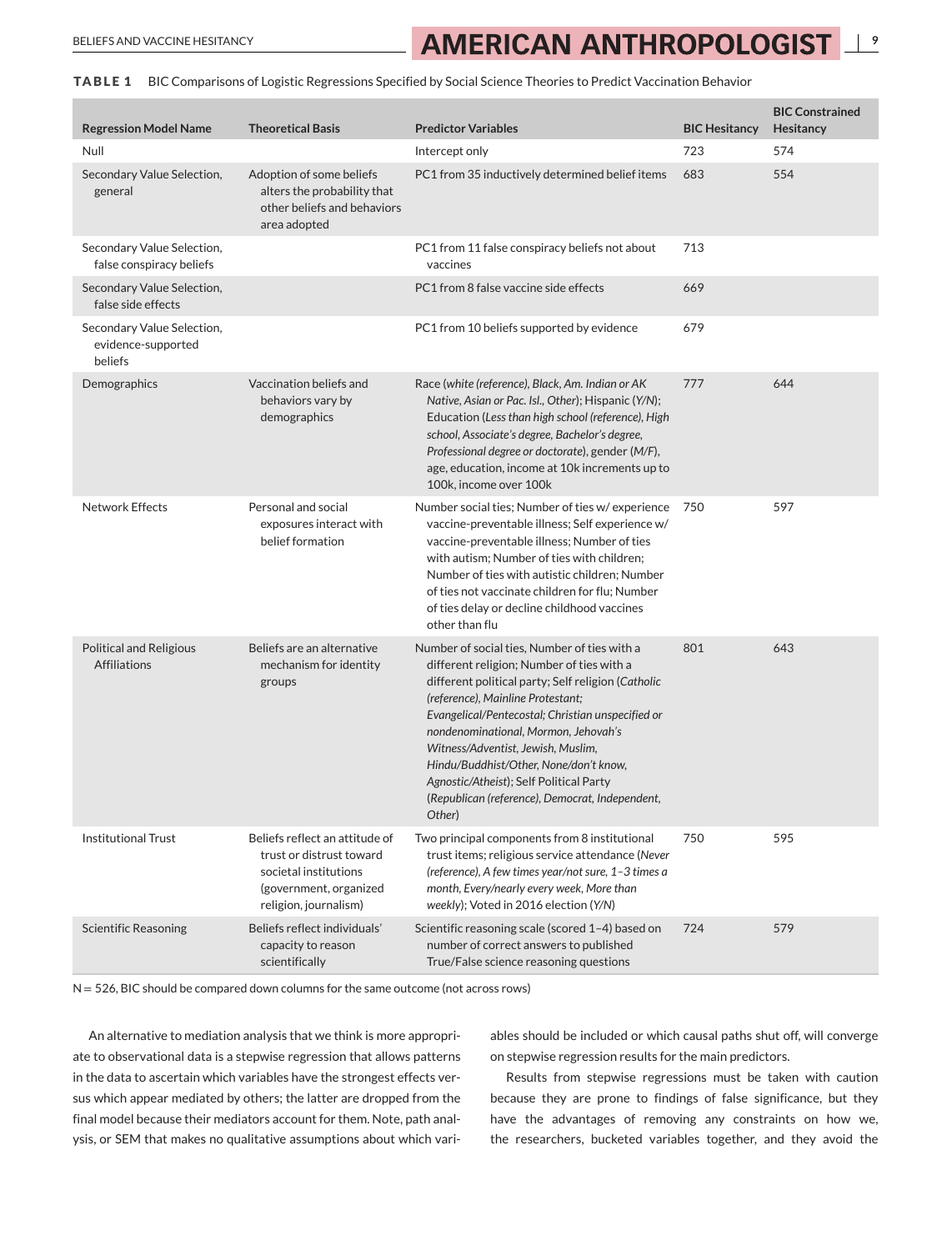<span id="page-9-0"></span>**TABLE 2** Results from Backward-Forward Search for Predictors of Vaccine Hesitancy Behavior

| <b>Predictor Variable</b>                                                   | Odds Ratio |
|-----------------------------------------------------------------------------|------------|
| <b>Beliefs PC1</b>                                                          | $1.20^{1}$ |
| Female parent respondent                                                    | 1.67       |
| Voted in 2016                                                               | 2.08       |
| Number of social ties delay or decline<br>childhood vaccines other than flu | $1.40^{1}$ |

 $***p$  < 0.001,  $*p$  < 0.01,  $*p$  < 0.05, N = 526.

researcher assumptions inherent to mediation analyses of observational data.

The results from a backward-forward stepwise regression fitted across all the variables still incorporated beliefs as among the most important predictors of vaccine hesitancy behavior, and with the same estimated odds ratio (Table 2, performed in the MASS package in R) (Venables and Ripley [2002\)](#page-15-0).

### Analysis of Belief Structure

The strong association of beliefs with vaccine hesitancy motivates understanding the internal structure of the beliefs measured and how they relate to other variables external to them. The strong association is consistent with some degree of secondary value selection occurring in parents' decisions to vaccinate their children. We present only analysis of the 0–6 Likert responses, as the results above using binarized data were qualitatively similar while appearing to suffer from the loss of information due to the binarization.

From the PCA of all thirty-five beliefs, we found that the first principal component (PC1) captured 35 percent of the original variation. This component dwarfed the variation described by the next largest components (PC2 = 8 percent, PC3 = 6 percent). Most standard approaches to PCA would therefore only analyze the first principal component due to the quite substantial drop-off in variation described by the other PCs in this analysis (Jolliffe [2002\)](#page-14-0). Loadings for the PCAs of the theorized variable subsets considered separately (false conspiracy beliefs, false vaccine side effects, evidence-supported beliefs) are higher than when the beliefs are considered together but in the same direction (Table [3\)](#page-10-0).

Cronbach's alpha for the total set of thirty-five beliefs is high (0.94) and is reduced for each of the variable subsets (false conspiracy beliefs  $alpha = 0.87$ , false side effects alpha = 0.88, beliefs supported by evidence alpha  $= 0.75$ ). There are no exact standards for an acceptable Cronbach's alpha, but researchers suggest alpha basic research should exceed 0.8 and for applied research exceed 0.9 (Lance et al. [2006\)](#page-14-0). Because Cronbach's alpha can be higher as more items are included in a scale, we conducted a comparison to randomly picked variable combinations, each with the same number of items as the theorized constructs. The false conspiracy belief and false vaccine side effect variable sets had higher than chance Cronbach alphas (exceeding 96 percent and 99 percent of null alphas, respectively), but the supported by

evidence variable set had a lower Cronbach alpha than did randomly selected variable subsets (it was less than 96 percent of null alphas).

#### Predictors of Beliefs as Outcomes

We assessed the nomologic validity of the belief scores from the overall PCA by modeling them as outcomes in a linear regression. First, it is important to note that, upon inspection of loadings, higher scores on the overall PC1 are associated with endorsing beliefs that are anti-establishment and/or not supported by evidence, while lower values are associated with endorsing beliefs that are pro-establishment and/or supported by evidence. Higher scores on the false conspiracy belief PC1 are associated with greater endorsement of conspiracy beliefs. Likewise, higher scores on the false vaccine side effects PC1 are associated with more endorsement of vaccine side effects. The PC1 from supported by evidence beliefs is less straightforward. Even though all the beliefs are supported by at least some evidence, they load variably on their first PC, and in a manner consistent with a pro- versus anti-establishment pattern but inconsistent with individuals evaluating evidence.

Given these observations, nomologic validity would be established if individuals have higher PC scores who are discriminated against or not treated fairly by establishment features of American society. We might logically expect such individuals (e.g., racial minorities, lowsocioeconomic-status individuals) to endorse these ideas because they accord with at least some of their very real experiences of American society. We might also expect the measures of institutional trust to correlate negatively with the beliefs PCs under the interpretation that they reflect anti-establishment thinking.

The results in Table [4](#page-11-0) show that the regression with demographic variables was the best predictor for beliefs, even though demographics were not strongly predictive of vaccine hesitancy behavior. Demographics outperforms the next best model by a Bayes factor of 73  $(2951-2878 = 73$ , very strong support). As expected by the idea that individuals who actually are treated less well in American society would endorse more conspiratorial or anti-establishment views, minority status, lower education, and lower income all significantly predicted higher scores on PC1 for beliefs (Figure [1\)](#page-11-0).

Although reverse causation can be a concern for cross-sectional studies, it seems more likely that differential experiences of demographic groups induce people to adopt beliefs that explain their experiences of high or low socioeconomic status, since income and especially race are less plausibly influenced by adopted beliefs.

The scientific reasoning regression, while inferior to demographic variables, was the next best-fitting model (Table [3\)](#page-10-0). This suggests nomologically that the beliefs may reflect a relationship of reasoning ability to the interpretation of evidence. This result is surprising given that the internal validity test (Cronbach's alpha) suggested beliefs that were supported by evidence were among the least coherent belief subsets. Closer examination, however, suggests that the relationship of beliefs to scientific reasoning is not due to the role of scientific reasoning in evaluation of evidence. The data include six beliefs that are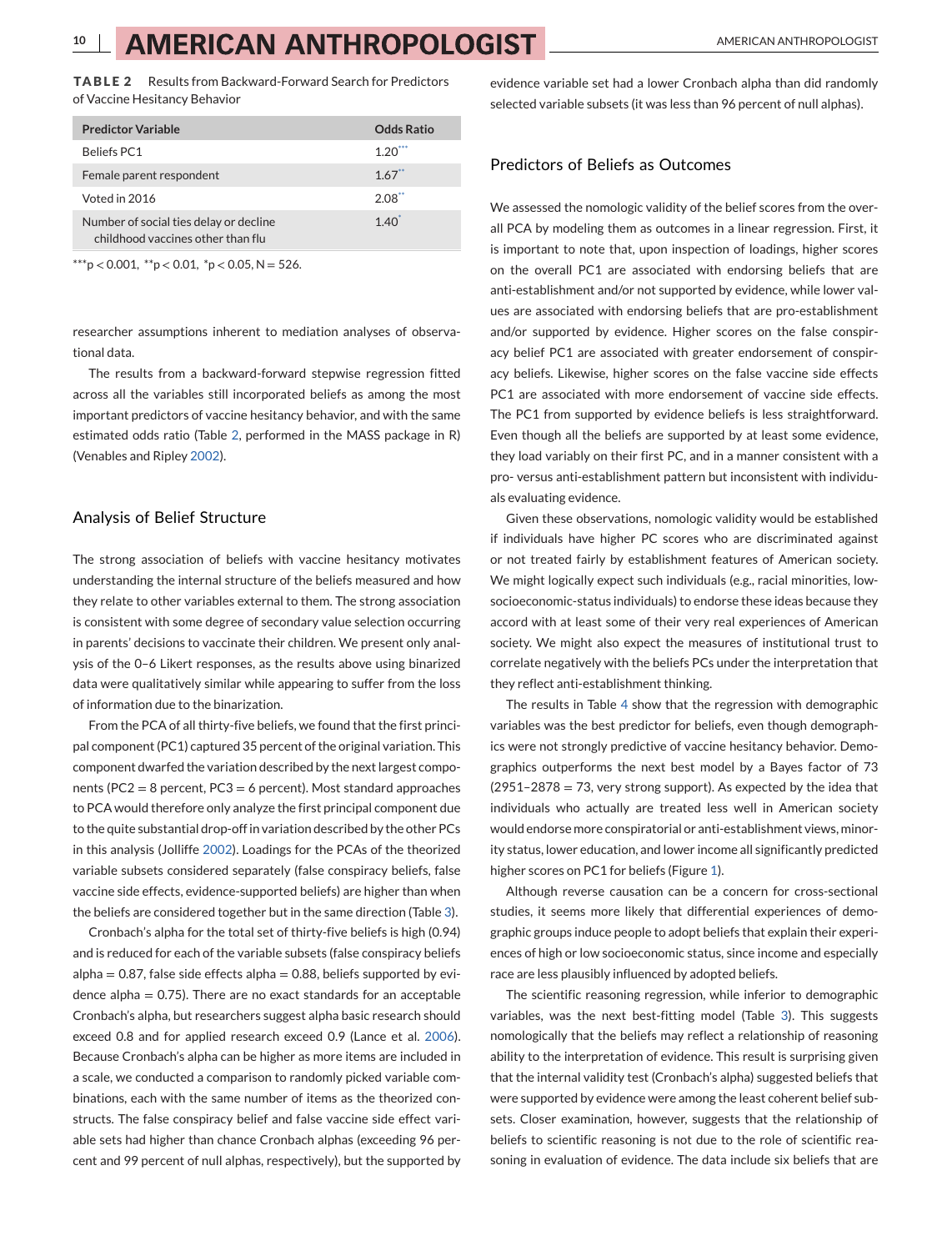# <span id="page-10-0"></span>BELIEFS AND VACCINE HESITANCY **111 AMERICAN ANTHROPOLOGIST**

# **TABLE 3** Loadings for Beliefs on First Principal Component of Overall PCA and Belief Subset PCAs

|                                    |                                   | <b>PC1 Loadings for Variable Subsets</b>         |                                                                                                              |           |                                                           |
|------------------------------------|-----------------------------------|--------------------------------------------------|--------------------------------------------------------------------------------------------------------------|-----------|-----------------------------------------------------------|
| <b>Short Description</b>           | <b>Percent Agree</b>              | <b>All Variables (35%</b><br>variance)           | <b>False Conspiracy Beliefs</b> False Vaccine Side<br>without Vaccine Element Effects (56%<br>(47% variance) | variance) | <b>Beliefs Supported by</b><br>Evidence (34%<br>variance) |
|                                    |                                   | False Conspiracy Beliefs without Vaccine Element |                                                                                                              |           |                                                           |
| <b>JFK Assassination</b>           | 37                                | 0.16                                             | 0.29                                                                                                         |           |                                                           |
| Moon Landing Faked                 | 10                                | 0.19                                             | 0.27                                                                                                         |           |                                                           |
| Masons Secret Control              | 15                                | 0.19                                             | 0.32                                                                                                         |           |                                                           |
| 9/11 Inside Job                    | 17                                | 0.19                                             | 0.36                                                                                                         |           |                                                           |
| 2016 Votes Manipulated             | 34                                | 0.11                                             | 0.23                                                                                                         |           |                                                           |
| Deep State                         | 23                                | 0.19                                             | 0.33                                                                                                         |           |                                                           |
| <b>Birtherism</b>                  | 19                                | 0.12                                             | 0.2                                                                                                          |           |                                                           |
| Immigration Plot                   | 9                                 | 0.13                                             | 0.22                                                                                                         |           |                                                           |
| <b>CIA Created HIV</b>             | 10                                | 0.2                                              | 0.36                                                                                                         |           |                                                           |
| Chemtrails                         | 9                                 | 0.21                                             | 0.36                                                                                                         |           |                                                           |
| Pharma Tests Africa                | 12                                | 0.17                                             | 0.31                                                                                                         |           |                                                           |
|                                    | Beliefs Supported by Evidence     |                                                  |                                                                                                              |           |                                                           |
| Vaccine Spread HIV Africa          | 10                                | 0.2                                              |                                                                                                              |           | 0.33                                                      |
| <b>CIA Bin Laden Vaccination</b>   | 11                                | 0.14                                             |                                                                                                              |           | 0.2                                                       |
| Tuskegee Syphilis                  | 29                                | 0.07                                             |                                                                                                              |           | 0.05                                                      |
| Vaccines Benefit Public            | 78                                | $-0.13$                                          |                                                                                                              |           | $-0.42$                                                   |
| Drs Serve Best Interest            | 73                                | $-0.14$                                          |                                                                                                              |           | $-0.41$                                                   |
| Guillain-Barré                     | 12                                | 0.16                                             |                                                                                                              |           | 0.26                                                      |
| Vaccines Build Immunity            | 77                                | $-0.09$                                          |                                                                                                              |           | $-0.33$                                                   |
| Vaccines Net Benefit               | 68                                | $-0.13$                                          |                                                                                                              |           | $-0.41$                                                   |
| Natural Immunity                   | 25                                | 0.14                                             |                                                                                                              |           | 0.24                                                      |
| Vaccines Insignificant             | 15                                | 0.17                                             |                                                                                                              |           | 0.32                                                      |
|                                    | <b>False Vaccine Side Effects</b> |                                                  |                                                                                                              |           |                                                           |
| <b>HPV Vacc Causes Sterility</b>   | 13                                | 0.13                                             |                                                                                                              | 0.28      |                                                           |
| <b>HPV Vacc Causes Promiscuity</b> | 9                                 | 0.15                                             |                                                                                                              | 0.25      |                                                           |
| Flu Vaccine Causes Flu             | 43                                | 0.13                                             |                                                                                                              | 0.25      |                                                           |
| <b>MMR Autism</b>                  | 14                                | 0.21                                             |                                                                                                              | 0.41      |                                                           |
| Vaccines Cause SIDS                | 10                                | 0.21                                             |                                                                                                              | 0.42      |                                                           |
| Vaccine Overload                   | 28                                | 0.18                                             |                                                                                                              | 0.37      |                                                           |
| Vaccines Cause Asthma              | 18                                | 0.21                                             |                                                                                                              | 0.39      |                                                           |
| Vaccines Cause ADHD                | 15                                | 0.22                                             |                                                                                                              | 0.41      |                                                           |
|                                    | Other                             |                                                  |                                                                                                              |           |                                                           |
| <b>CDC Hides Side Effects</b>      | 26                                | 0.22                                             |                                                                                                              |           |                                                           |
| Vaccines Created to Sterilize      | 16                                | 0.19                                             |                                                                                                              |           |                                                           |
| <b>Vaccine Profit Motive</b>       | 18                                | 0.22                                             |                                                                                                              |           |                                                           |
| Drs Hide Side Effects              | 33                                | 0.2                                              |                                                                                                              |           |                                                           |
| <b>Vaccines Kill Viruses</b>       | 26                                | 0.1                                              |                                                                                                              |           |                                                           |
| Vaccines Stop Working              | 12                                | 0.16                                             |                                                                                                              |           |                                                           |

 $N = 615$ 

\*Full question text shown in S2.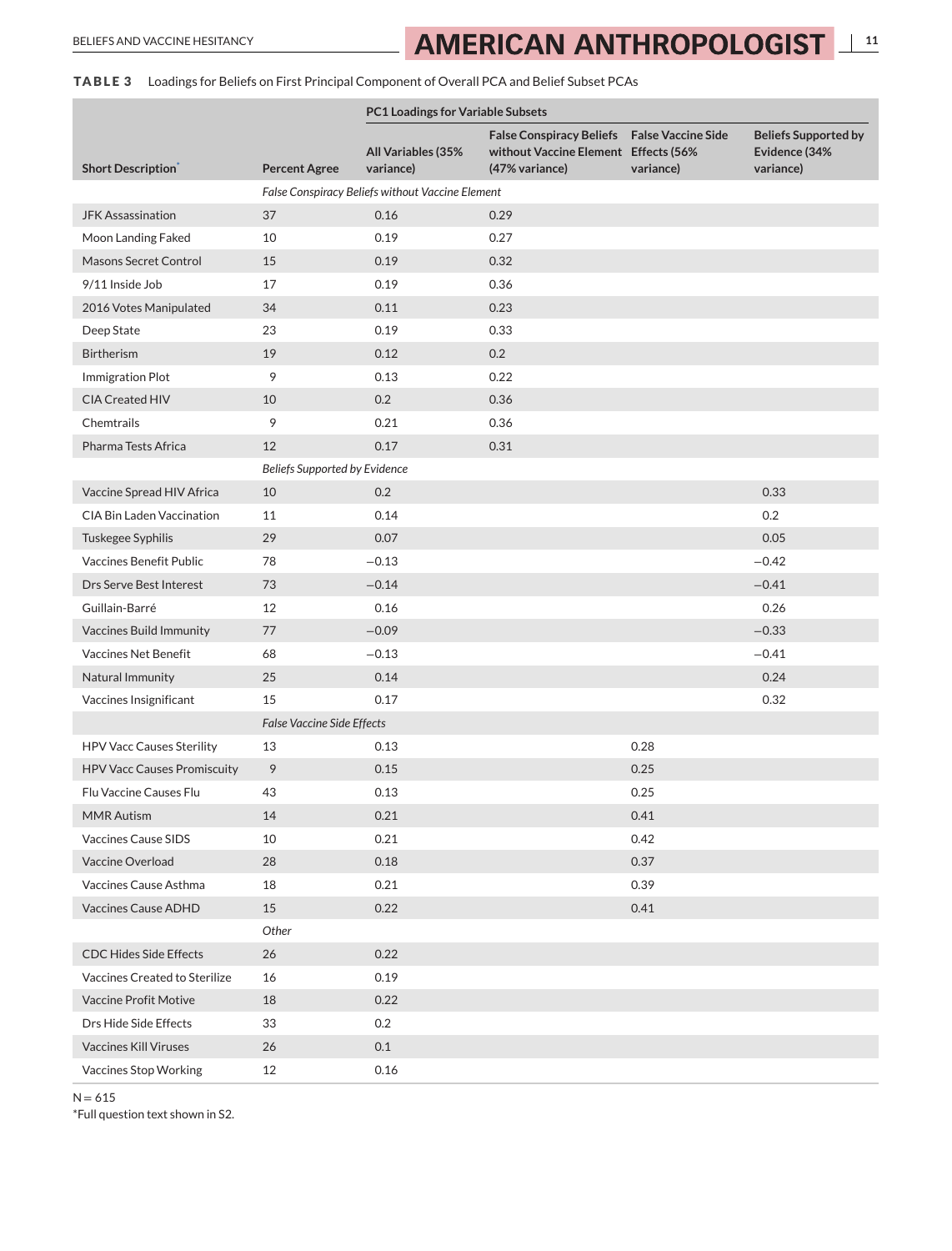<span id="page-11-0"></span>

**FIGURE 1** Statistically significant demographic predictors of anti-establishment views. Note: Effect sizes are coefficients from linear regression with PC1 scores as the outcome. Error bars show 95 percent confidence intervals

| <b>TABLE 4</b> Comparison of a Priori Regression Models to Explain |
|--------------------------------------------------------------------|
| Scores on PC1 from All Variables                                   |

| <b>Regression Model Name</b>         | <b>BIC</b> |
|--------------------------------------|------------|
| Null                                 | 3018       |
| Demographics                         | 2878       |
| Network effects                      | 3040       |
| Political and Religious Affiliations | 3037       |
| Institutional Trust                  | 3004       |
| <b>Scientific Reasoning</b>          | 2951       |

 $N = 564$ . Lower BIC values indicate better model fit. All models included some variables with  $p < 0.05$  and  $p < 0.01$  (S3).

anti-establishment but supported by evidence—for example, that the CIA conducted a fake vaccination program to find relatives of Osama bin Laden or that vaccines can cause Guillain-Barré syndrome (S4). On average, greater scientific reasoning is associated with *disbelief* of these beliefs despite their being supported by empirical evidence (ave.  $r =$  $-0.13$ ,  $p = 0.03$ ,  $N = 6$ , one sample t-test). Greater scientific reasoning was associated with greater *disbelief* of true events that involved conspiracies (CIA fake vaccination) even though this event was widely reported, including in the journal *Nature* and by the BBC (S4). Scientific reasoning is associated with *disbelief* of nonconspiratorial events that logically would lead to distrust of the establishment (e.g., HIV spread in Africa by vaccination programs, other public-health measures besides vaccines causes declines in vaccine-preventable illness) and *disbelief* of actual vaccine sides effects like Guillain-Barré. It is difficult to explain these findings as simply lack of awareness. Given these findings, the pro-establishment end of PC1 appears also to describe a tendency toward a *credulous scientism* that contrasts with critical scientific thinking. By "credulous scientism," we mean a tendency to endorse pro-

science views when one actually does not know the evidence base or chooses to ignore it.

Of these six beliefs supported by evidence, only belief in the Tuskegee syphilis event correlates positively with scientific reasoning. This correlation likely arises because the history of the Tuskegee syphilis event is a standard part of many scientific curricula that also teaches people to reason scientifically, meaning that individuals who learned to reason scientifically simultaneously learned the veracity of this particular event.

### Nestedness Analysis of the Belief Scaffold Hypothesis

We employed an analysis of the individual by belief matrix, using two measures indicative of how much a matrix can be "packed" into an upper triangular matrix indicative of a belief scaffold compared to a variety of null assumptions. The observed level of packing was significant (p<0.001) under any of the several specifications for null models used for this metric (see Methods). The five beliefs lowest down in the nesting structure (i.e., at the bottom of the scaffold and supporting the other beliefs) are: Vaccines Kill Viruses, Flu Vaccine Causes Flu, 2016 Votes Manipulated, JFK Assassination, Tuskegee Syphilis. The scaffolding theory for culture would interpret these as precursors to beliefs higher in the scaffold. The five beliefs highest in the nesting structure (i.e., supported by other beliefs) are: Vaccines Cause SIDS, HIV Spread Vaccine Africa, CIA created HIV, Chemtrails, Immigration Plot (full nesting shown in Supplement).

### **DISCUSSION**

We used an inductive approach to generate thirty-five survey items from past responses to open-ended questions about vaccination.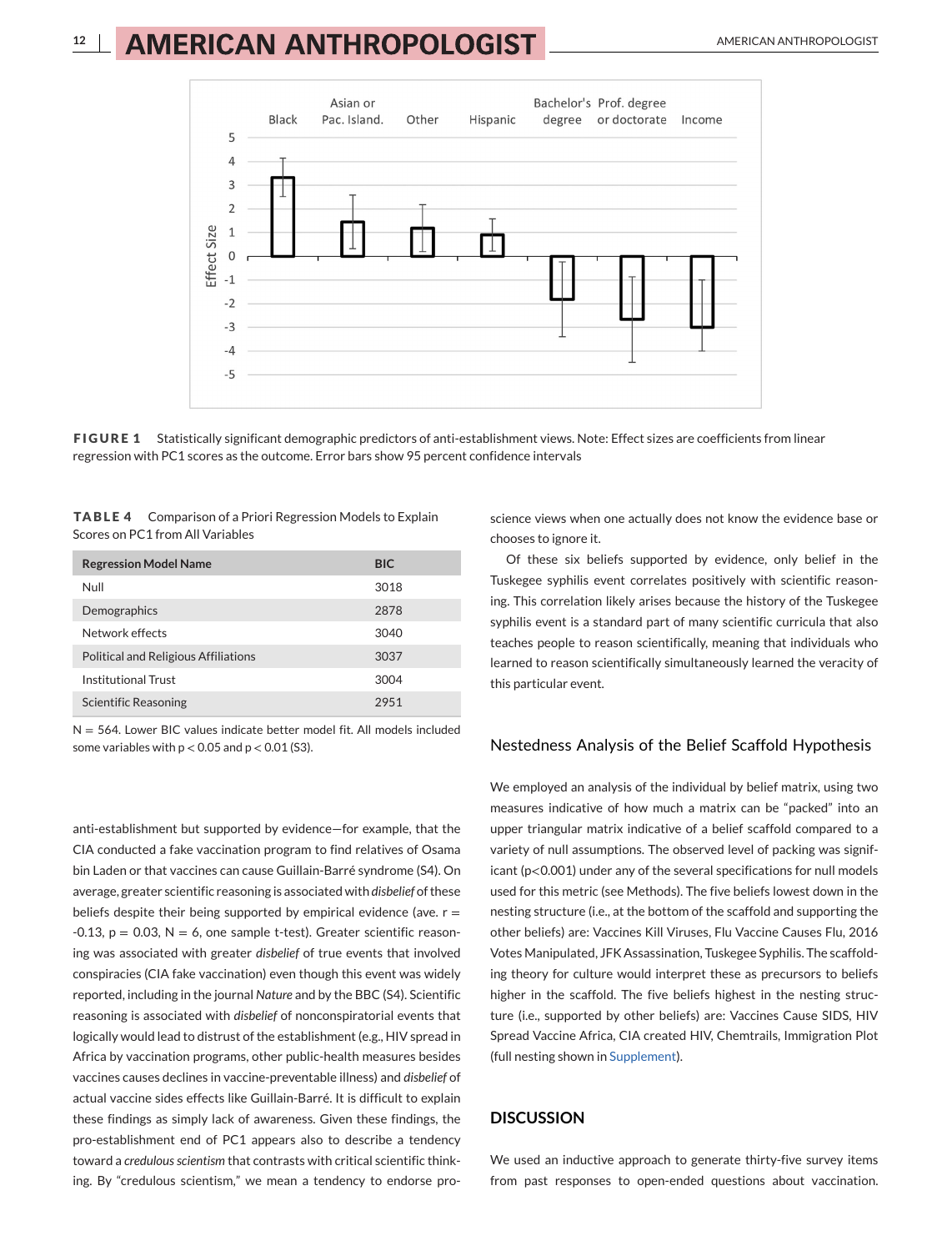Principal component scores based on these items were significantly associated with self-reported vaccine hesitancy behaviors, which is consistent with the idea that the adoption of some beliefs/behaviors increases the probability of adopting others. None of our measurements operationalizing alternative social science theories improved upon a null model for predicting vaccine hesitancy behavior.

The internal structure of the thirty-five-beliefs load on a single principal component accounting for just over a third of the variation. The internal structure of beliefs may reflect a pro- versus antiestablishment disposition under the interpretation that the belief covariation reflects a coherent cognitive tendency. We found some nomologic validity for this notion because individuals who are less well represented by the establishment, and at times victims of establishment prejudices, have higher scores on the overall PC1. Scientific reasoning reduced PC1 scores, but this was not driven by those with higher scientific reasoning necessarily being more likely to endorse true items. High scientific reasoners were less likely to endorse items that were supported by evidence but also ran counter to positive views of establishment entities, such as the government, scientists, and doctors.

We offer two interpretations of our findings that we cannot discriminate between fully at this time. One interpretation of the results would be that the PC1 scores on the thirty-five beliefs reflect an underlying cognitive disposition toward anti-establishment thinking, and that this disposition is associated with vaccine hesitancy. This interpretation is consistent with prior sociocultural research on vaccinations that have suggested conspiracy beliefs or health beliefs are just particular manifestations of an overall stance by parents toward establishment features of US society like scientists, public-health authorities, and the government (Brunson [2013;](#page-13-0) Brunson and Sobo [2017;](#page-13-0) Sobo [2015\)](#page-14-0). In contrast to this prior research, however, we find no evidence for a hyper-multi-dimensional "jaggedness" to this belief structure; rather, roughly a third of the variation in these pro- versus anti-establishment beliefs is arrayed along a single axis of variation, and the low variance on the other axes suggests these may just be random noise rather than signal.

We also offer another interpretation of PC1 that we believe is unprecedented in either the psychology or sociocultural anthropology literature on vaccination. This interpretation is that there is no attitude or gist of "anti-establishment-ness" that underlies PC1; instead, all that exists are the individual beliefs, but these are interlinked in a mutually supportive way. This interpretation derives from the scaffolding model for cultural learning, whereby culture is conceived as a multitude of individually learned cognitive items that are interlinked, just as the individual bars of a scaffold are interlinked to create a vertical structure. Ultimately, the vertical support of a physical scaffold arises merely from the interlinkages among the bars; there exists no hidden dark matter of "scaffold-ness" supporting it. We found some support for this belief scaffold interpretation in that the beliefs are hierarchically nested much more than expected under any of several null models. This suggests a scaffolding process in which some beliefs sit at the bottom of the scaffold and become precursors for beliefs layered on top of them.

Assuming that an underlying "anti-establishment-ness" accounts for PC1 implies radically different communication policies toward vaccination than does the scaffold interpretation. Under the antiestablishment-ness interpretation, effective messages would validate the anti-establishment disposition while simultaneously endorsing vaccines. Physician spokespersons likely could be found who are antiestablishment in aspects of their lives other than their medical practice.

The scaffolding interpretation predicts that these types of antiestablishment-validating messages will be ineffective because in the minds of people there is no hidden anti-establishment-ness to validate. Instead, there are only individual beliefs interlinked in their minds. The scaffolding interpretation suggests messages should address individual belief items near the bottom of the scaffold—that is, those that are lower down in the belief hierarchy and thus more supportive of the overall belief structure. The nestedness analysis points to specific beliefs to be addressed, which cut across scientific understandings of vaccination and political or health conspiracy beliefs.

Addressing these beliefs during communication about childhood vaccination need not mean refuting them in all cases. Some might be usefully refuted as they may reflect simple misunderstandings of vaccine science: vaccines do not work by killing viruses (antibiotics work this way), and although the flu vaccine may cause some mild flu symptoms, it is a dead virus and so cannot give anyone the flu. Some other beliefs should be acknowledged, and not refuted in the least in vaccine messaging. The Tuskegee syphilis event is an example of an actual health conspiracy perpetrated against African Americans. Acknowledging specific true conspiracies like Tuskegee may be an important component of pro-vaccine messaging.

This research was conducted before the COVID-19 pandemic, and we therefore do not have any direct measures for COVID-19 vaccine hesitancy. We note, however, that many of our results may generalize to the current situation for COVID-19 vaccination in the United States, which is far too low (64 percent of total population fully vaccinated and 74 percent of 18+ ages as of January 31, 2022) to stop the spread of the infection. The observed slowing of new adult vaccination that occurred at 50 percent adult vaccination (Centers for Disease Control and Prevention [2021a\)](#page-13-0) is similar to the <sup>∼</sup>50 percent vaccination rate the United States generally achieved for adult seasonal flu vaccination (Centers for Disease Control and Prevention [2021b\)](#page-13-0). This similar pattern in the context of the dramatically publicized risks of COVID-19 infection underscores our findings that assessment of scientific evidence, or even plainer indicators of actual disease risk (e.g., freezer trucks rolling up to hospitals), may play little role in vaccination decisions. Instead, vaccination decisions are made based on socially learned beliefs that are tied up in an individual's experiences of whether society is on their side (indexed in our study by race, education, income). In this study, we did not measure access to health care because, specifically for children in the United States, this access, although not without disparities, generally is excellent and equitably available. For example, Hispanic Americans have higher childhood vaccination rates than do non-Hispanic white Americans, while Black Americans are usually within 0–4 percentage points of the childhood vaccination rate for white Americans, depending on the vaccine (Hill et al. [2018, 2020;](#page-14-0)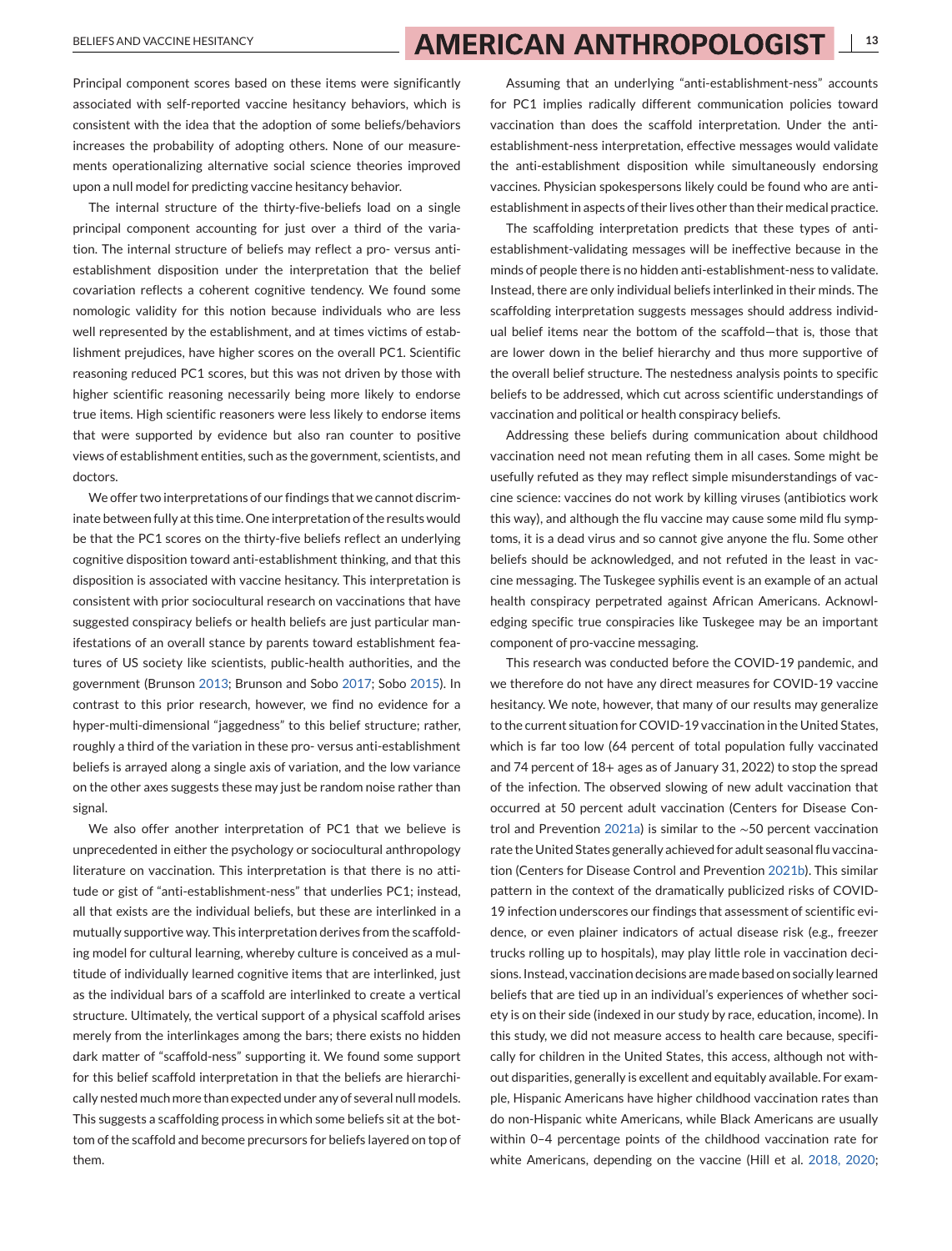<span id="page-13-0"></span>Kulkarni et al. [2021\)](#page-14-0). Education and income variation, mostly among white Americans, are more substantial drivers of low vaccination for childhood vaccines than is race/ethnicity (Kulkarni et al. [2021\)](#page-14-0). In short, when the American health-care system has provided good access, as is the case of childhood vaccinations, minority groups show similar vaccination rates to white Americans, or even higher in some cases.

We would suggest, therefore, that disparities in access to health care might largely account for the Black/white racial disparity in adult vaccination for seasonal flu of 12 percentage points and the disparity for COVID-19 of 10 percentage points (Centers for Disease Control and Prevention 2021a, 2021b; Melillo [2021\)](#page-14-0). Also, while these are substantial disparities, they are much less than the overall problem that roughly half the adult population (of any race) does not get vaccinated for flu. We suggest that the problem of the United States having a far too low overall flu and COVID-19 vaccination rate likely is driven by socially learned beliefs similar to the ones we included in this study, although disparities in vaccination may largely arise from disparities in health-care access.

In conclusion, by taking a systematic and inductive approach to belief measurement, we found support for prior sociocultural research that the beliefs surrounding vaccination crisscross topically focused categories like conspiracy ideation, health side effects, and scientific understanding. Our results, however, fail to support substantial multidimensional "jaggedness" of the arrangement of beliefs. Instead, about a third of variation in the items correlates with a single dimension of covariation, and other dimensions look less substantial. The nestedness analysis further suggests the belief dimension may be usefully viewed as a scaffold of individual beliefs that are interlinked into a supportive structure. Vaccination communications could consider engaging the key beliefs that are most supportive of the overall belief scaffold.

#### **ORCID**

*Luke J. Matthew[s](https://orcid.org/0000-0002-4382-1007)* <https://orcid.org/0000-0002-4382-1007>

#### **REFERENCES CITED**

- Almeida-Neto, Mário, Paulo Guimarães, Paulo R. Guimarães Jr., Rafael D. Loyola, and Werner Ulrich. 2008. "A Consistent Metric for Nestedness Analysis in Ecological Systems: Reconciling Concept and Measurement." *Oikos* 117(8): 1227–39. [https://onlinelibrary.wiley.com/doi/](https://onlinelibrary.wiley.com/doi/10.1111/j.0030-1299.2008.16644.x) [10.1111/j.0030-1299.2008.16644.x.](https://onlinelibrary.wiley.com/doi/10.1111/j.0030-1299.2008.16644.x)
- Atmar, Wirt, and Bruce D. Patterson. 1993. "The Measure of Order and Disorder in the Distribution of Species in Fragmented Habitat." *Oecologia* 96(3): 373–82. [https://link.springer.com/article/10.1007/BF00317508.](https://link.springer.com/article/10.1007/BF00317508)
- Brewer, Mark J., Adam Butler, and Susan L. Cooksley. 2016. "The Relative Performance of AIC, AICC and BIC in the Presence of Unobserved Heterogeneity." *Methods in Ecology and Evolution* 7(6): 679– 92. [https://besjournals.onlinelibrary.wiley.com/doi/full/10.1111/2041-](https://besjournals.onlinelibrary.wiley.com/doi/full/10.1111/2041-210X.12541) [210X.12541.](https://besjournals.onlinelibrary.wiley.com/doi/full/10.1111/2041-210X.12541)
- Brunson, Emily K. 2013. "How Parents Make Decisions about Their Children's Vaccinations." *Vaccine* 31(46): 5466–70. [https:](https://www.sciencedirect.com/science/article/pii/S0264410X13012462) [//www.sciencedirect.com/science/article/pii/S0264410X13012462.](https://www.sciencedirect.com/science/article/pii/S0264410X13012462)
- Brunson, Emily K., and Elisa J. Sobo. 2017. "Framing Childhood Vaccination in the United States: Getting Past Polarization in the Public Discourse." *Human Organization* 76(1): 38–47. [https://meridian.allenpress.](https://meridian.allenpress.com/human-organization/article-abstract/76/1/38/71266/Framing-Childhood-Vaccination-in-the-United-States?redirectedFrom=PDF) [com/human-organization/article-abstract/76/1/38/71266/Framing-](https://meridian.allenpress.com/human-organization/article-abstract/76/1/38/71266/Framing-Childhood-Vaccination-in-the-United-States?redirectedFrom=PDF)[Childhood-Vaccination-in-the-United-States?redirectedFrom=PDF.](https://meridian.allenpress.com/human-organization/article-abstract/76/1/38/71266/Framing-Childhood-Vaccination-in-the-United-States?redirectedFrom=PDF)
- Bulbulia, Joseph. 2012. "Spreading Order: Religion, Cooperative Niche Construction, and Risky Coordination Problems." *Biology & Philosophy* 27(1): 1–27. [https://www.ncbi.nlm.nih.gov/pubmed/22207773.](https://www.ncbi.nlm.nih.gov/pubmed/22207773)
- Caporael, Linnda R., James R. Griesemer, William C. Wimsatt, Stuart A. Newman, James Allen Evans, Jeffrey C. Schank, Christopher J. May, et al. 2013. *Developing Scaffolds in Evolution, Culture, and Cognition*. Cambridge, MA: The MIT Press.
- Carlsen, William. 2001. "Did Modern Medicine Spread an Epidemic? After Decades, and Millions of Injections, Scientists Are Asking the Chilling Question." *SF Gate*, January 15. [https://www.sfgate.com/health/article/](https://www.sfgate.com/health/article/Did-Modern-Medicine-Spread-an-Epidemic-After-2964707.php) [Did-Modern-Medicine-Spread-an-Epidemic-After-2964707.php.](https://www.sfgate.com/health/article/Did-Modern-Medicine-Spread-an-Epidemic-After-2964707.php)
- Centers for Disease Control and Prevention. 2021a. "About COVID-19 Vaccine Delivered and Administration Data." CDC, November 29, 2021. [https://www.cdc.gov/coronavirus/2019-ncov/vaccines/distributing/](https://www.cdc.gov/coronavirus/2019-ncov/vaccines/distributing/about-vaccine-data.html) [about-vaccine-data.html](https://www.cdc.gov/coronavirus/2019-ncov/vaccines/distributing/about-vaccine-data.html)
- Centers for Disease Control and Prevention. 2021b. "New CDC Analysis of Flu Hospitalization Data." CDC, July 6, 2021. [https://www.cdc.gov/flu/highrisk/disparities-racial-ethnic-minority](https://www.cdc.gov/flu/highrisk/disparities-racial-ethnic-minority-groups.html?web=1&wdLOR=cB1FC8FD7-B97A-47CD-A649-21AE736907A6)groups.html?web=1&wdLOR=[cB1FC8FD7-B97A-47CD-A649-](https://www.cdc.gov/flu/highrisk/disparities-racial-ethnic-minority-groups.html?web=1&wdLOR=cB1FC8FD7-B97A-47CD-A649-21AE736907A6) [21AE736907A6.](https://www.cdc.gov/flu/highrisk/disparities-racial-ethnic-minority-groups.html?web=1&wdLOR=cB1FC8FD7-B97A-47CD-A649-21AE736907A6)
- Centola, Damon. 2010. "The Spread of Behavior in an Online Social Network Experiment." *Science* 329(5996): 1194–97. [https://science.sciencemag.](https://science.sciencemag.org/content/329/5996/1194) [org/content/329/5996/1194.](https://science.sciencemag.org/content/329/5996/1194)
- Childrens' Hospital of Philadelphia. 2018. "Vaccine Safety: Immune System and Health." Childrens' Hospital of Philadelphia, March 30. [https://www.chop.edu/centers-programs/vaccine-education](https://www.chop.edu/centers-programs/vaccine-education-center/vaccine-safety/immune-system-and-health)[center/vaccine-safety/immune-system-and-health.](https://www.chop.edu/centers-programs/vaccine-education-center/vaccine-safety/immune-system-and-health)
- Christakis, Nicholas A., and James H. Fowler. 2007. "The Spread of Obesity in a Large Social Network over 32 Years." *New England Journal of Medicine* 357(4): 370–79. [https://www.nejm.org/doi/full/10.1056/](https://www.nejm.org/doi/full/10.1056/NEJMsa066082) NE IMsa066082
- Dean, Lewis G., Gill L. Vale, Kevin N. Laland, Emma Flynn, and Rachel L. Kendal. 2014. "Human Cumulative Culture: A Comparative Perspective." *Biological Reviews* 89(2): 284–301.
- Downs, J. S., W. B. de Bruin, and B. Fischhoff. 2008. "Parents' Vaccination Comprehension and Decisions." *Vaccine* 26(12): 1595–607.
- Drummond, Caitlin, and Baruch Fischhoff. 2015. "Development and Validation of the Scientific Reasoning Scale." *Journal of Behavioral Decision Making* 30(1): 26–38. [https://onlinelibrary.wiley.com/doi/10.1002/bdm.](https://onlinelibrary.wiley.com/doi/10.1002/bdm.1906) [1906.](https://onlinelibrary.wiley.com/doi/10.1002/bdm.1906)
- Durham, William H. 1991. *Coevolution: Genes, Culture, and Human Diversity*. Stanford, CA: Stanford University Press.
- Formann, Carsten F., Bernd Gruber, and Jochen Fründ. 2008. "Introducing the Bipartite Package: Analysing Ecological Networks." *Computer Science* 8(2).
- Gidengil, Courtney, Christine Chen, Andrew M. Parker, Sarah Nowak, and Luke Matthews. 2019. "Beliefs around Childhood Vaccines in the United States: A Systematic Review." *Vaccine* 37(45): 6793–802. [https://www.](https://www.sciencedirect.com/science/article/pii/S0264410X19311442) [sciencedirect.com/science/article/pii/S0264410X19311442.](https://www.sciencedirect.com/science/article/pii/S0264410X19311442)
- Greenwood, Brian. 2014. "The Contribution of Vaccination to Global Health: Past, Present and Future." *Philosophical Transactions of the Royal Society of London* 369(1645): 20130433. [https://www.ncbi.nlm.nih.gov/](https://www.ncbi.nlm.nih.gov/pubmed/24821919) [pubmed/24821919.](https://www.ncbi.nlm.nih.gov/pubmed/24821919)
- Grimes, David Robert. 2016. "On the Viability of Conspiratorial Beliefs." *PLoS ONE* 11(1): e0147905. [https://journals.plos.org/plosone/article?id=](https://journals.plos.org/plosone/article?id=10.1371/journal.pone.0147905) [10.1371/journal.pone.0147905.](https://journals.plos.org/plosone/article?id=10.1371/journal.pone.0147905)
- Guimarães, Paulo R., and Paulo Guimarães. 2006. "Improving the Analyses of Nestedness for Large Sets of Matrices." *Environmental Modelling & Software* 21(10): 1512–13. [https://app.dimensions.ai/details/](https://app.dimensions.ai/details/publication/pub.1032490104) [publication/pub.1032490104.](https://app.dimensions.ai/details/publication/pub.1032490104)
- Gürtler, Lutz G., and Josef Eberle. 2017. "Aspects on the History of Transmission and Favor of Distribution of Viruses by Iatrogenic Action: Perhaps an Example of a Paradigm of theWorldwide Spread of HIV." *Medical Microbiology and Immunology* 206(4): 287–93. [https://www.ncbi.nlm.nih.](https://www.ncbi.nlm.nih.gov/pubmed/28434128) [gov/pubmed/28434128.](https://www.ncbi.nlm.nih.gov/pubmed/28434128)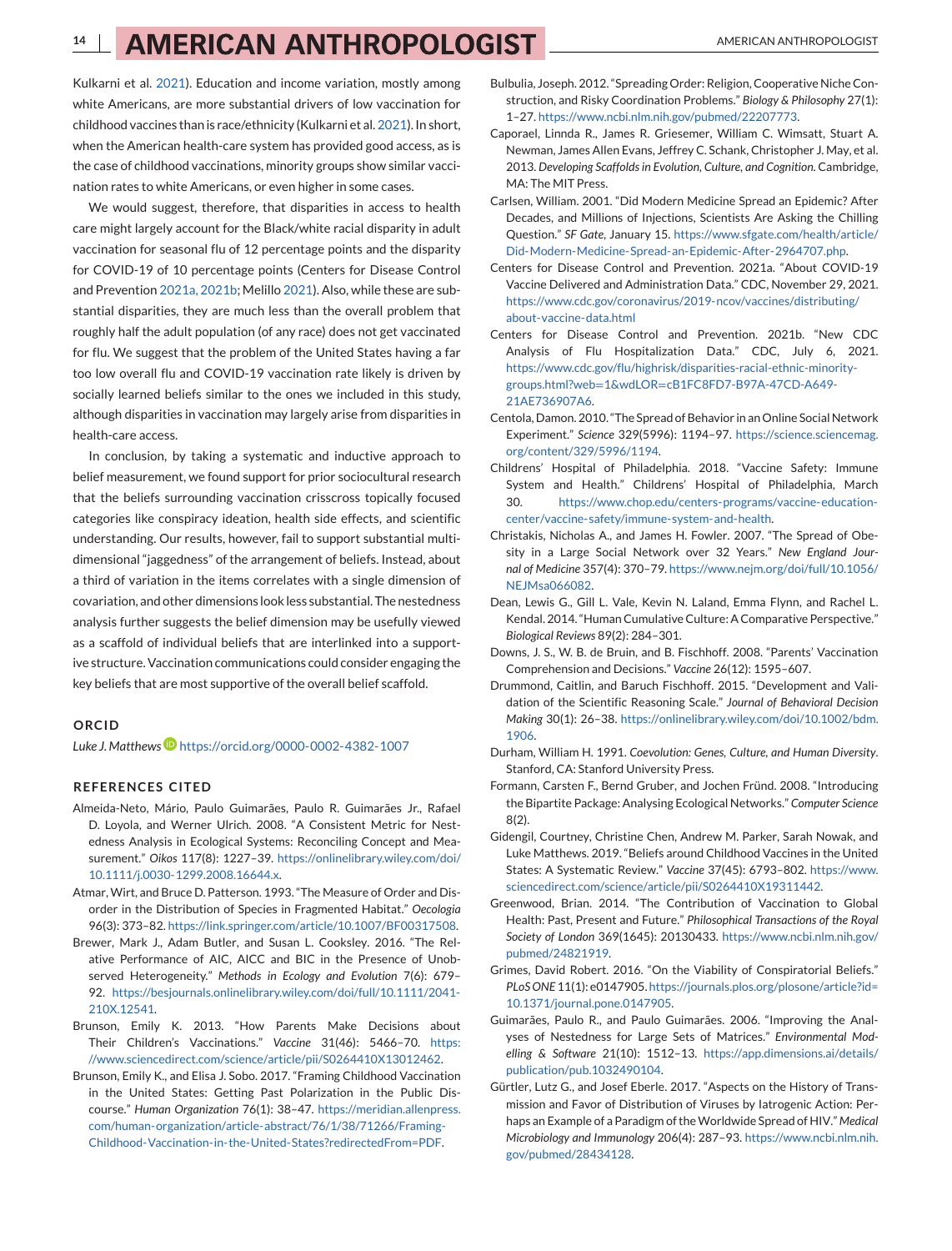# <span id="page-14-0"></span>BELIEFS AND VACCINE HESITANCY **1992 AMERICAN ANTHROPOLOGIST**

- Healy, C. Mary, and Larry K. Pickering. 2011. "How to Communicate with Vaccine-Hesitant Parents." *Pediatrics* 127(S1): S127–33. [https://](https://pediatrics.aappublications.org/content/127/Supplement_1/S127) [pediatrics.aappublications.org/content/127/Supplement\\_1/S127.](https://pediatrics.aappublications.org/content/127/Supplement_1/S127)
- Hill, Holly A., Laurie D. Elam-Evans, David Yankey, James A. Singleton, and Vance Dietz. 2016. "Vaccination Coverage among Children Aged 19–35 Months—United States, 2015." *MMWR Morb Mortal Wkly Rep* 65(39): 1065–71. [https://www.cdc.gov/mmwr/volumes/65/wr/mm6539a4.](https://www.cdc.gov/mmwr/volumes/65/wr/mm6539a4.htm) [htm.](https://www.cdc.gov/mmwr/volumes/65/wr/mm6539a4.htm)
- Hill, Holly A., Laurie D. Elam-Evans, David Yankey, James A. Singleton, and Yoonjae Kang. 2018. "Vaccination Coverage among Children Aged 19–35 Months—United States, 2017." *Morbidity and Mortality Weekly Report* 67(40): 1123–28. [https://www.cdc.gov/mmwr/volumes/67/wr/](https://www.cdc.gov/mmwr/volumes/67/wr/mm6740a4.htm) [mm6740a4.htm.](https://www.cdc.gov/mmwr/volumes/67/wr/mm6740a4.htm)
- Hill, Holly A., David Yankey, Laurie D. Elam-Evans, James A. Singleton, S. Cassandra Pingali, and Tammy A. Santibanez. 2020. "Vaccination Coverage by Age 24 Months among Children Born in 2016 and 2017—National Immunization Survey-Child, United States, 2017–2019." *Morbidity and Mortality Weekly Report* 69(42): 1505–11. [https://www.cdc.gov/mmwr/](https://www.cdc.gov/mmwr/volumes/69/wr/mm6942a1.htm) [volumes/69/wr/mm6942a1.htm.](https://www.cdc.gov/mmwr/volumes/69/wr/mm6942a1.htm)
- Jarrett, Caitlin, Rose Wilson, Maureen O'Leary, Elisabeth Eckersberger, and Heidi J. Larson. 2015. "Strategies for Addressing Vaccine Hesitancy—A Systematic Review." *Vaccine* 33(34): 4180–90. [https:](https://www.sciencedirect.com/science/article/pii/S0264410X15005046?via%3Dihub) [//www.sciencedirect.com/science/article/pii/S0264410X15005046?](https://www.sciencedirect.com/science/article/pii/S0264410X15005046?via%3Dihub) [via%3Dihub.](https://www.sciencedirect.com/science/article/pii/S0264410X15005046?via%3Dihub)
- Jolley, Daniel, and Karen M. Douglas. 2014. "The Effects of Anti-Vaccine Conspiracy Theories on Vaccination Intentions." *PLoS ONE* 9(2): e89177. [https://doi.org/10.1371/journal.pone.0089177.](https://doi.org/10.1371/journal.pone.0089177)
- Jolliffe, I. T. 2002. *Principal Component Analysis*. Second edition. New York: Springer.
- Kamilar, Jason M., and Quentin D. Atkinson. 2014. "Cultural Assemblages Show Nested Structure in Humans and Chimpanzees but Not Orangutans." *Proceedings of the National Academy of Sciences* 111(1): 111. [http://www.pnas.org/content/111/1/111.abstract.](http://www.pnas.org/content/111/1/111.abstract)
- Karimov, Rouslan, and Luke J.Matthews. 2017. "A Simulation Assessment of Methods to Infer Cultural Transmission on Dark Networks." *The Journal of Defense Modeling and Simulation* 14(1): 7–16. [https://journals.sagepub.](https://journals.sagepub.com/doi/full/10.1177/1548512916679900) [com/doi/full/10.1177/1548512916679900.](https://journals.sagepub.com/doi/full/10.1177/1548512916679900)
- Kass, Edward H. 1971. "Infectious Diseases and Social Change." *The Journal of Infectious Diseases* 123(1): 110–14. [http://www.jstor.org/stable/](http://www.jstor.org/stable/30108855) [30108855.](http://www.jstor.org/stable/30108855)
- Kass, Robert E., and Adrian E. Raftery. 1995. "Bayes Factors." *Journal of the American Statistical Association* 90(430): 773–95.
- Kulkarni, Ansh A., Raj P. Desai, Héctor E. Alcalá, and Rajesh Balkrishnan. 2021. "Persistent Disparities in Immunization Rates for the Seven-Vaccine Series among Infants 19–35 Months in the United States." *Health Equity* 5(1): 135–39. [https://www.liebertpub.com/doi/10.1089/](https://www.liebertpub.com/doi/10.1089/heq.2020.0127) [heq.2020.0127.](https://www.liebertpub.com/doi/10.1089/heq.2020.0127)
- Lance, Charles E., Marcus M. Butts, and Lawrence C. Michels. 2006. "The Sources of Four Commonly Reported Cutoff Criteria: What Did They Really Say?" *Organizational Research Methods* 9(2): 202–20.
- Larson, Heidi J., Alexandre de Figueiredo, Zhao Xiahong, William S. Schulz, Pierre Verger, Iain G. Johnston, Alex R. Cook, and Nick S. Jones. 2016. "The State of Vaccine Confidence 2016: Global Insights through a 67- Country Survey." *EBioMedicine* 12:295–301. [http://www.sciencedirect.](http://www.sciencedirect.com/science/article/pii/S235239641630398X) [com/science/article/pii/S235239641630398X.](http://www.sciencedirect.com/science/article/pii/S235239641630398X)
- Leach, Melissa, and James Fairhead. 2007. *Vaccine Anxieties*. London: Routledge.
- Lewandowsky, Stephan, Gilles E. Gignac, and Klaus Oberauer. 2013. "The Role of Conspiracist Ideation and Worldviews in Predicting Rejection of Science." *PLoS ONE* 8(10): e75637. [https://doi.org/10.1371/journal.](https://doi.org/10.1371/journal.pone.0075637) [pone.0075637.](https://doi.org/10.1371/journal.pone.0075637)
- Marsden, Peter V. 1987. "Core Discussion Networks of Americans." *American Sociological Review* 52(1): 122–31. [http://www.jstor.org/stable/](http://www.jstor.org/stable/2095397) [2095397.](http://www.jstor.org/stable/2095397)
- Matthews, Luke J. 2012. "The Recognition Signal Hypothesis for the Adaptive Evolution of Religion." *Human Nature* 23(2): 218–49.
- Matthews, Luke J. 2017. "Mutualistic Cooperation—Why Religion Is Common but Saints Are Rare." *Religion*, *Brain & Behavior* 7(3): 253–55. [https:](https://www.tandfonline.com/doi/full/10.1080/2153599X.2016.1156561) [//www.tandfonline.com/doi/full/10.1080/2153599X.2016.1156561.](https://www.tandfonline.com/doi/full/10.1080/2153599X.2016.1156561)
- Matthews, Luke J., Jamie J. Tehrani, Fiona M. Jordan, Mark Collard, and Charles L. Nunn. 2011. "Testing for Divergent Transmission Histories among Cultural Characters: A Study Using Bayesian Phylogenetic Methods and Iranian Tribal Textile Data." *PLoS One* 6(4): e14810.
- McKinlay, John B., and Sonja M. McKinlay. 1977. "The Questionable Contribution of Medical Measures to the Decline of Mortality in the United States in the Twentieth Century." *The Milbank Memorial Fund Quarterly. Health and Society* 55(3): 405–28. [http://www.jstor.org/stable/3349539.](http://www.jstor.org/stable/3349539)
- Melillo, Gianna. 2021. "Disparities in COVID-19 Vaccine Rates Tarnish Swift US Rollout." *American Journal of Managed Care*. [https://www.ajmc.com/view/how-biogen-s-aduhelm-approval-marks](https://www.ajmc.com/view/how-biogen-s-aduhelm-approval-marks-a-precipitous-turning-point-for-the-fda)[a-precipitous-turning-point-for-the-fda.](https://www.ajmc.com/view/how-biogen-s-aduhelm-approval-marks-a-precipitous-turning-point-for-the-fda)
- Mesoudi, Alex, Kesson Magid, and Delwar Hussain. 2016. "How Do People Become W.E.I.R.D.? Migration Reveals the Cultural Transmission Mechanisms Underlying Variation in Psychological Processes." *PLoS ONE* 11(1): e0147162. [https://journals.plos.org/plosone/article?id=10.1371/](https://journals.plos.org/plosone/article?id=10.1371/journal.pone.0147162) [journal.pone.0147162.](https://journals.plos.org/plosone/article?id=10.1371/journal.pone.0147162)
- Moser, Paul K., Dwayne H. Mulder, and J. D. Trout. 1998. *The Theory of Knowledge: A Thematic Introduction*. New York: Oxford University Press.
- National Center for Education Statistics. 2020. "Private School Enrollment." [https://nces.ed.gov/programs/coe/indicator/cgc.](https://nces.ed.gov/programs/coe/indicator/cgc)
- Nunnally, Jum C., and Ira H. Bernstein. 1994. *Psychometric Theory*. Third edition. New York: McGraw-Hill.
- Nyhan, Brendan, Jason Reifler, Sean Richey, and Gary L. Freed. 2014. "Effective Messages in Vaccine Promotion: A Randomized Trial." *Pediatrics* 133(4): e835–42. [https://pediatrics.aappublications.org/content/](https://pediatrics.aappublications.org/content/133/4/e835) [133/4/e835.](https://pediatrics.aappublications.org/content/133/4/e835)
- Olive, Jacqueline K., Peter J. Hotez, Ashish Damania, and Melissa S. Nolan. 2018. "The State of the Antivaccine Movement in the United States: A Focused Examination of Nonmedical Exemptions in States and Counties." *PLoS Medicine* 15(6): e1002578. [https://doi.org/10.1371/journal.](https://doi.org/10.1371/journal.pmed.1002578) [pmed.1002578.](https://doi.org/10.1371/journal.pmed.1002578)
- Oliver, J., and T. Wood. 2014. "Medical Conspiracy Theories and Health Behaviors in the United States." *JAMA Internal Medicine* 174(5): 817–18. [https://doi.org/10.1001/jamainternmed.2014.190.](https://doi.org/10.1001/jamainternmed.2014.190)
- Opel, D. J., N. Henrikson, K. Lepere, R. Hawkes, C. Zhou, J. Dunn, and J. A. Taylor. 2019. "Previsit Screening for Parental Vaccine Hesitancy: A Cluster Randomized Trial." *Pediatrics* 144(5).
- PEW Research Center. 2020. "Internet/Broadband Fact Sheet." PEW Research Center, April 7. [https://www.pewresearch.org/internet/fact](https://www.pewresearch.org/internet/fact-sheet/internet-broadband/)[sheet/internet-broadband/.](https://www.pewresearch.org/internet/fact-sheet/internet-broadband/)
- Reyna, Valerie F. 2004. "How People Make Decisions That Involve Risk: A Dual-Processes Approach." *Current Directions in Psychological Science* 13(2): 60–66. [https://doi.org/10.1111/j.0963-7214.2004.00275.x.](https://doi.org/10.1111/j.0963-7214.2004.00275.x)
- Rich, Michael D., and Jennifer Kavanagh. 2018. *Truth Decay: An Initial Exploration of the Diminishing Role of Facts and Analysis in American Public Life*. Santa Monica, CA: RAND Corporation.
- Roberts, Elizabeth F. S. 2021. "Making Better Numbers through Bioethnographic Collaboration." *American Anthropologist* 123(2): 355–69. [https:](https://anthrosource.onlinelibrary.wiley.com/doi/10.1111/aman.13560) [//anthrosource.onlinelibrary.wiley.com/doi/10.1111/aman.13560.](https://anthrosource.onlinelibrary.wiley.com/doi/10.1111/aman.13560)
- Rodríguez-Gironés, Miguel A., and Luis Santamaría. 2006. "A New Algorithm to Calculate the Nestedness Temperature of Presence-Absence Matrices." *Journal of Biogeography* 33(5): 924–35. [www.jstor.org/stable/](http://www.jstor.org/stable/3838502) [3838502.](http://www.jstor.org/stable/3838502)
- Rosentrater, C., T. L. Finlayson, and K. M. Peddecord. 2018. "Effects of California Assembly Bill 2109 in Low Vaccination Rate Counties: Are We Looking at the Right Variables?" *Journal of Public Health Management Practice* 24(2): e25–32.
- Sobo, Elisa J. 2015. "Social Cultivation of Vaccine Refusal and Delay among Waldorf (Steiner) School Parents." *Medical Anthropology*